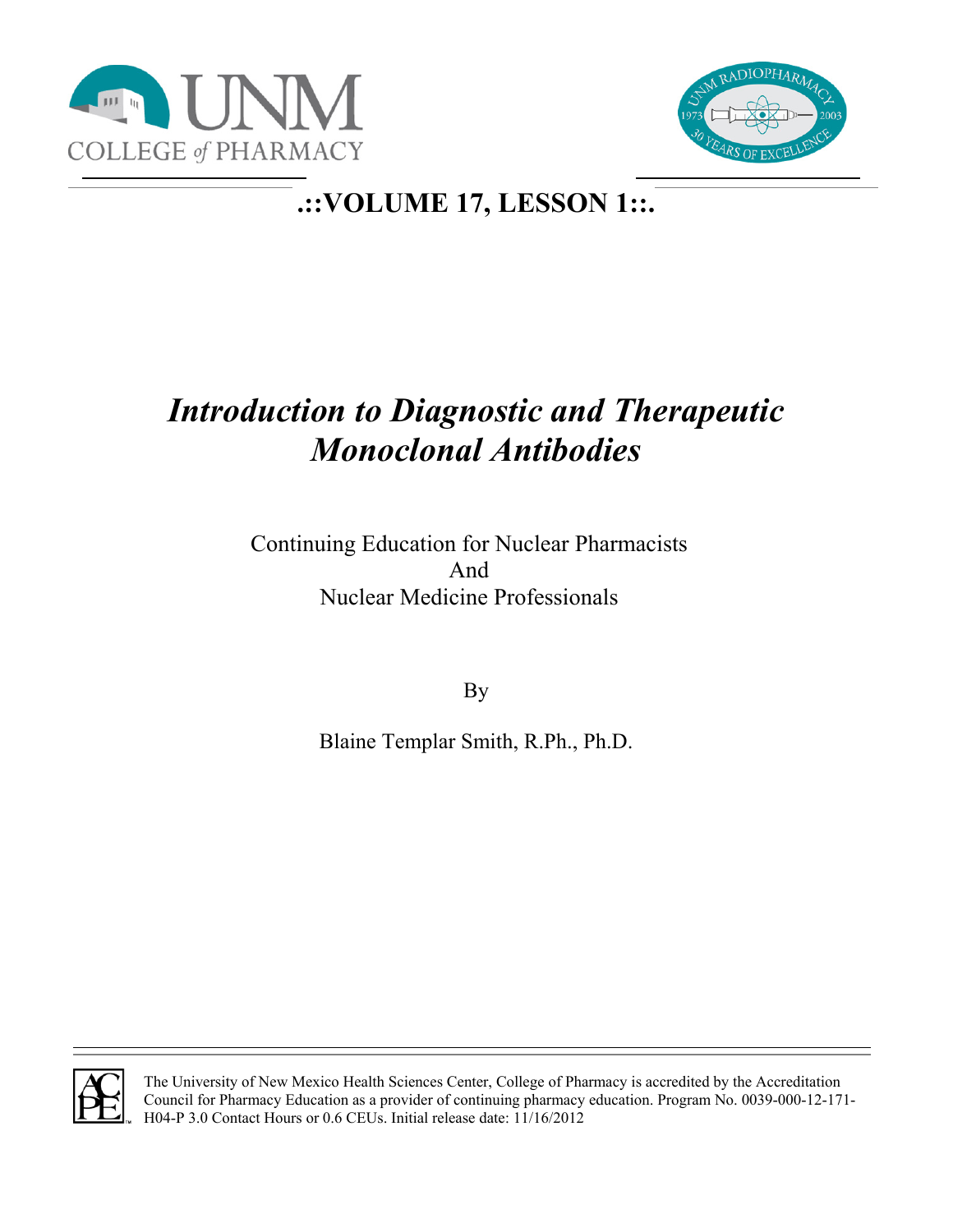-- Intentionally left blank --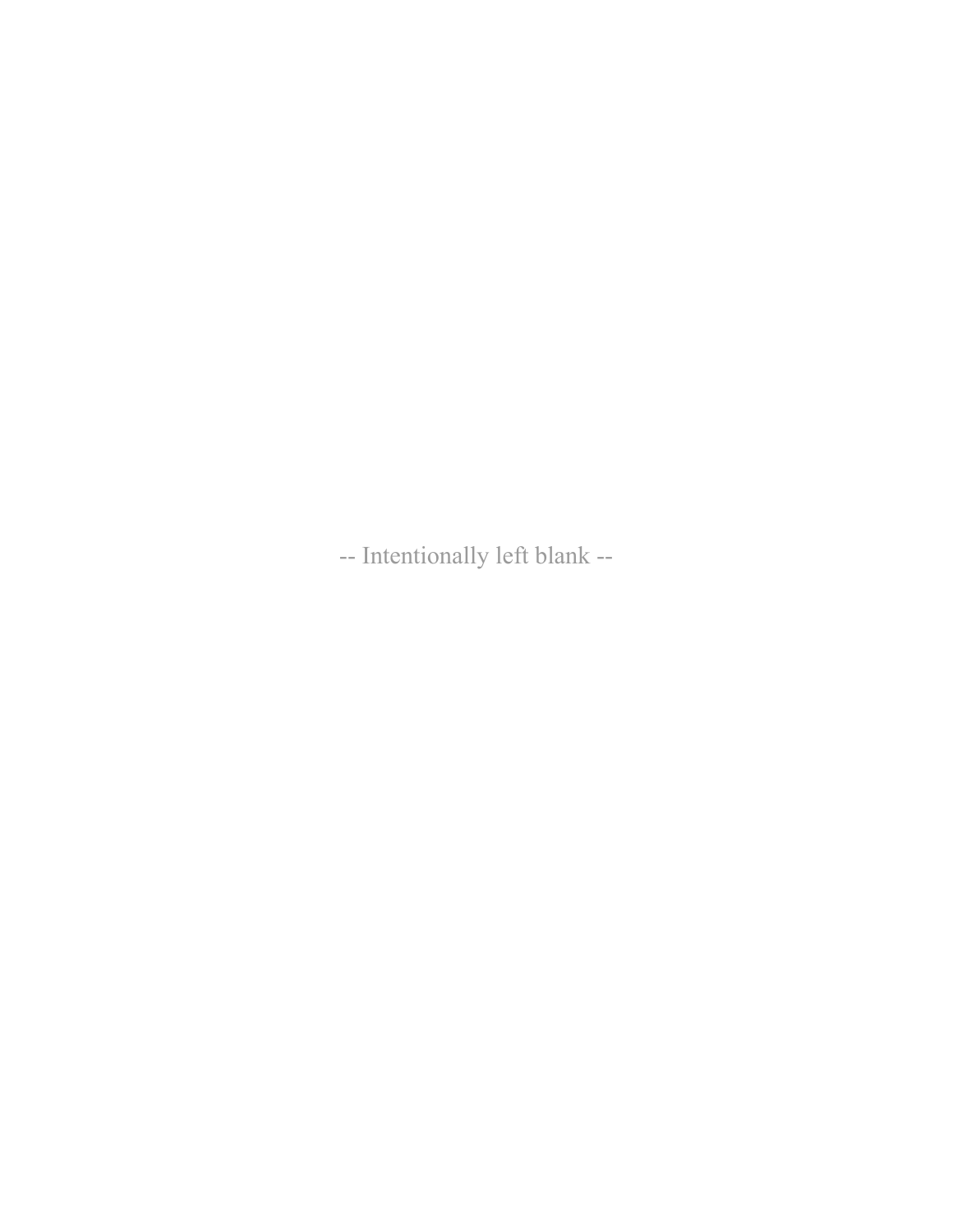# *Introduction to Diagnostic and Therapeutic Monoclonal Antibodies*

By Blaine Templar Smith, R.Ph., Ph.D.

**Editor, CENP**  Jeffrey Norenberg, MS, PharmD, BCNP, FASHP, FAPhA UNM College of Pharmacy

**Editorial Board** 

Stephen Dragotakes, RPh, BCNP, FAPhA Michael Mosley, RPh, BCNP Neil Petry, RPh, MS, BCNP, FAPhA James Ponto, MS, RPh, BCNP, FAPhA Tim Quinton, PharmD, BCNP, FAPhA Duann Vanderslice Thistlethwaite, RPh, BCNP, FAPhA John Yuen, PharmD, BCNP

#### **Advisory Board**

Dave Engstrom, PharmD, BCNP Vivian Loveless, PharmD, BCNP, FAPhA Brigette Nelson, MS, PharmD, BCNP Brantley Strickland, BCNP Susan Lardner, BCNP Christine Brown, BCNP

**Director, CENP**  Kristina Wittstrom, PhD, RPh, BCNP, FAPhA UNM College of Pharmacy

**Administrator, CE & Web Publisher**  Christina Muñoz, M.A. UNM College of Pharmacy

While the advice and information in this publication are believed to be true and accurate at the time of press, the author(s), editors, or the publisher cannot accept any legal responsibility for any errors or omissions that may be made. The publisher makes no warranty, expressed or implied, with respect to the material contained herein.

> Copyright 2012 University of New Mexico Health Sciences Center Pharmacy Continuing Education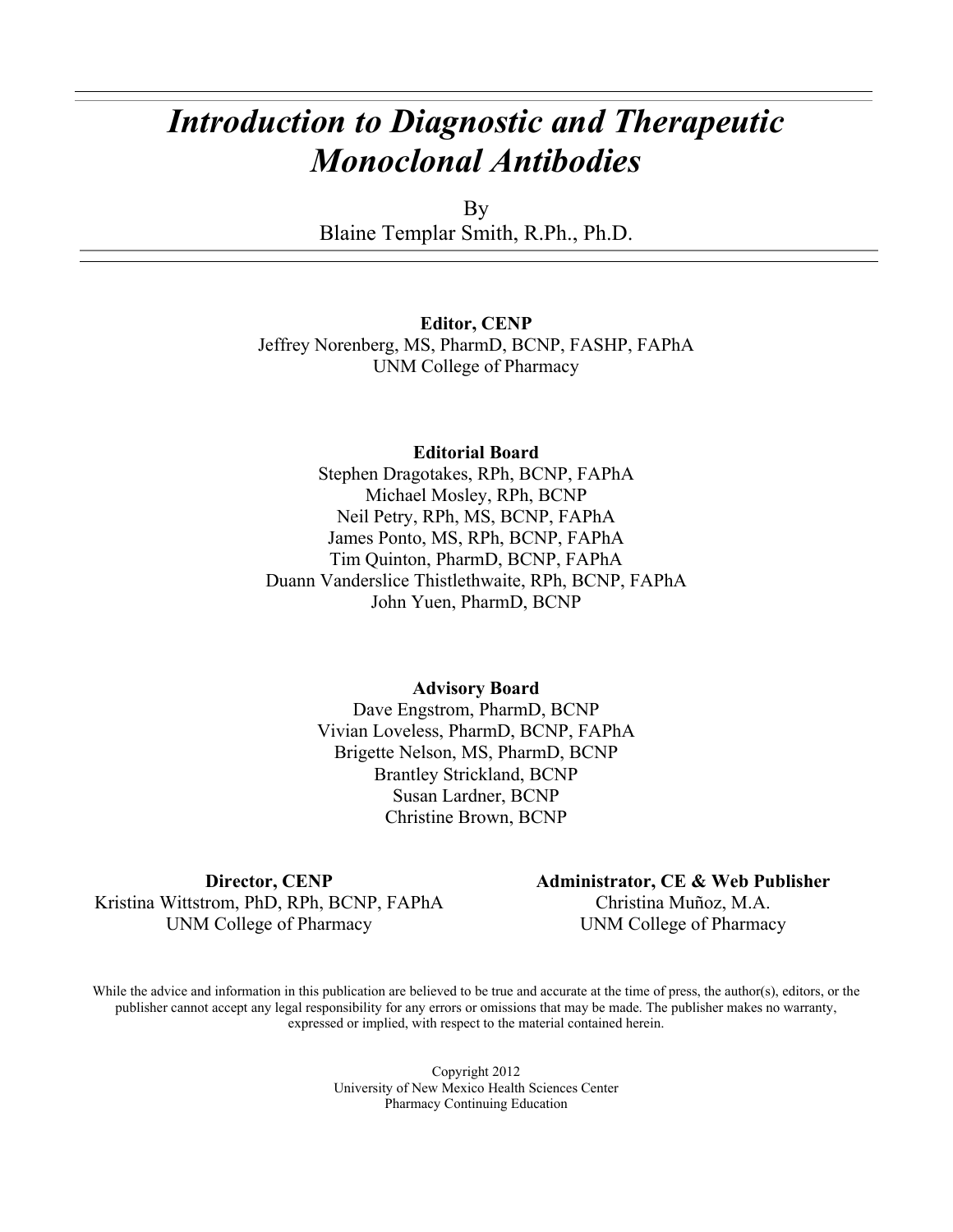# **INTRODUCTION TO DIAGNOSTIC AND THERAPEUTIC MONOCLONAL ANTIBODIES**

# **STATEMENT OF LEARNING OBJECTIVES:**

Upon successful completion of this lesson, the reader should be able to:

- 1. Distinguish between the types of immunity.
- 2. Describe natural antibody production by the human immune system.
- 3. Discuss the basic antibody-epitope interaction.
- 4. Describe the location and functional purpose of antibody structural components.
- 5. Differentiate among the categories: polyclonal, monoclonal, murine, chimeric, humanized and human antibodies.
- 6. Discuss the advantages and disadvantages in human use of murine, chimeric, humanized and human antibodies.
- 7. Discuss the unique physical characteristics of polyclonal and, monoclonal murine chimeric, humanized and human antibodies.
- 8. Explain the nomenclature scheme used for human use monoclonal antibodies.
- 9. Discuss factors to be considered when radiolabeling antibodies and fragments.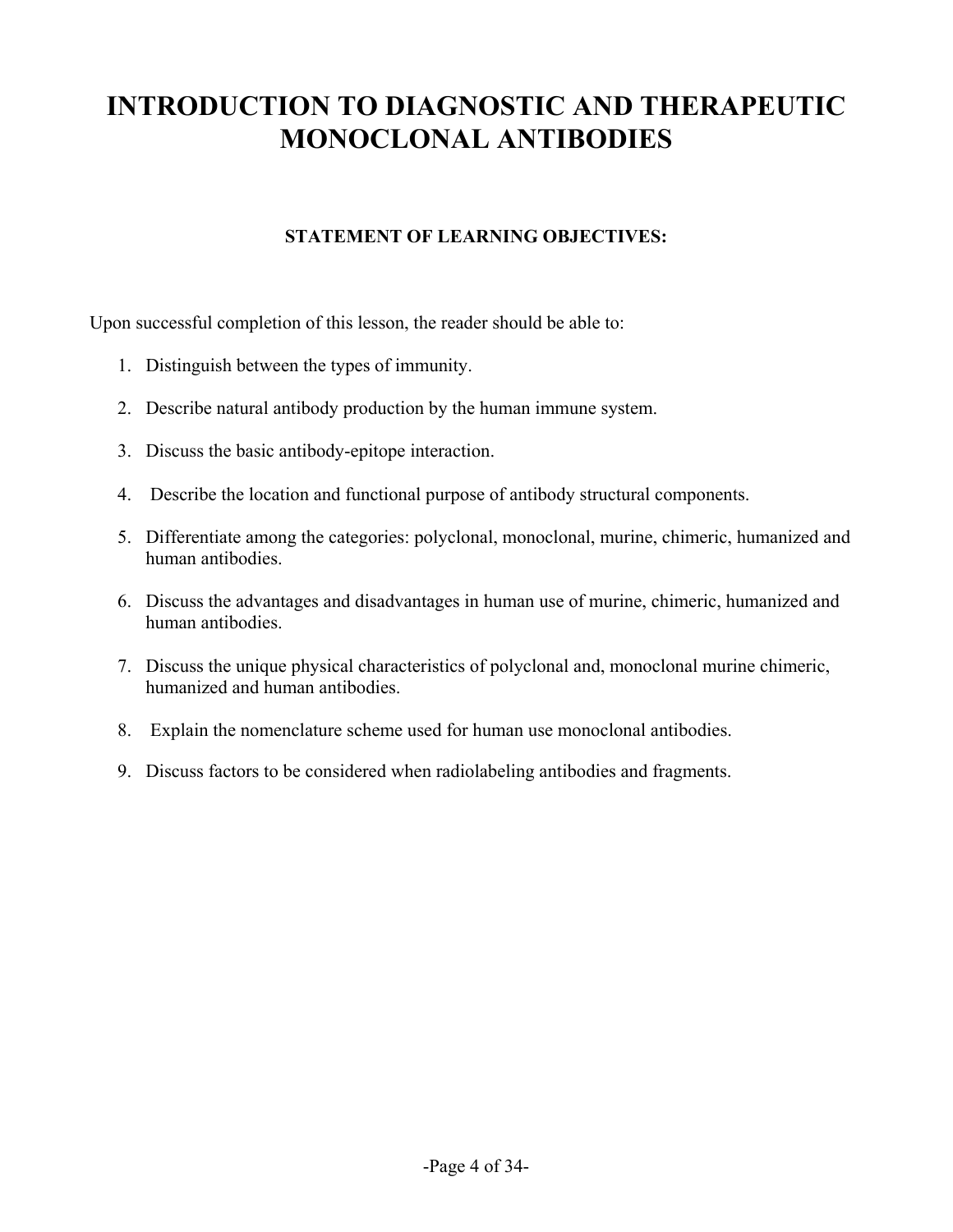# **COURSE OUTLINE**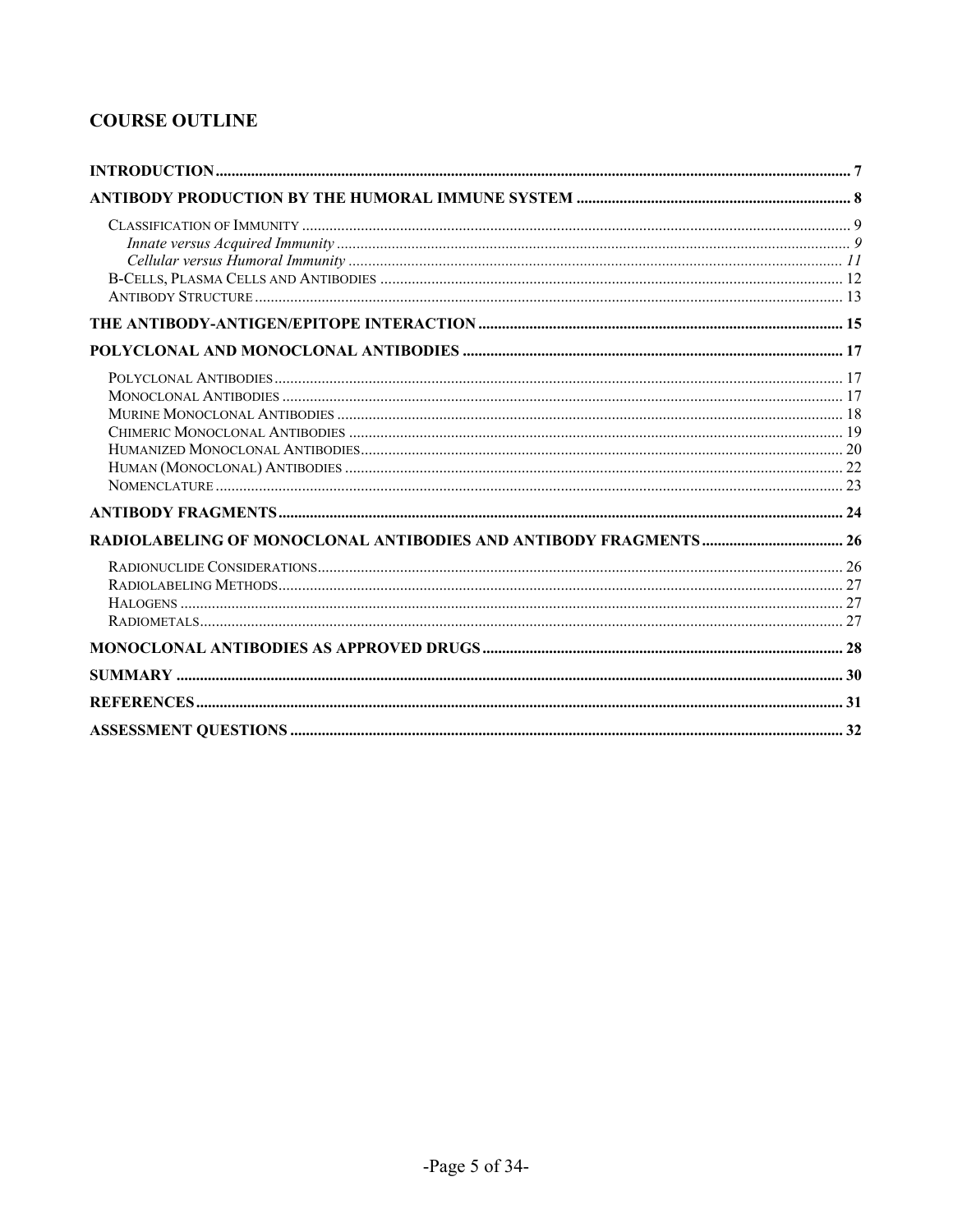-- Intentionally left blank --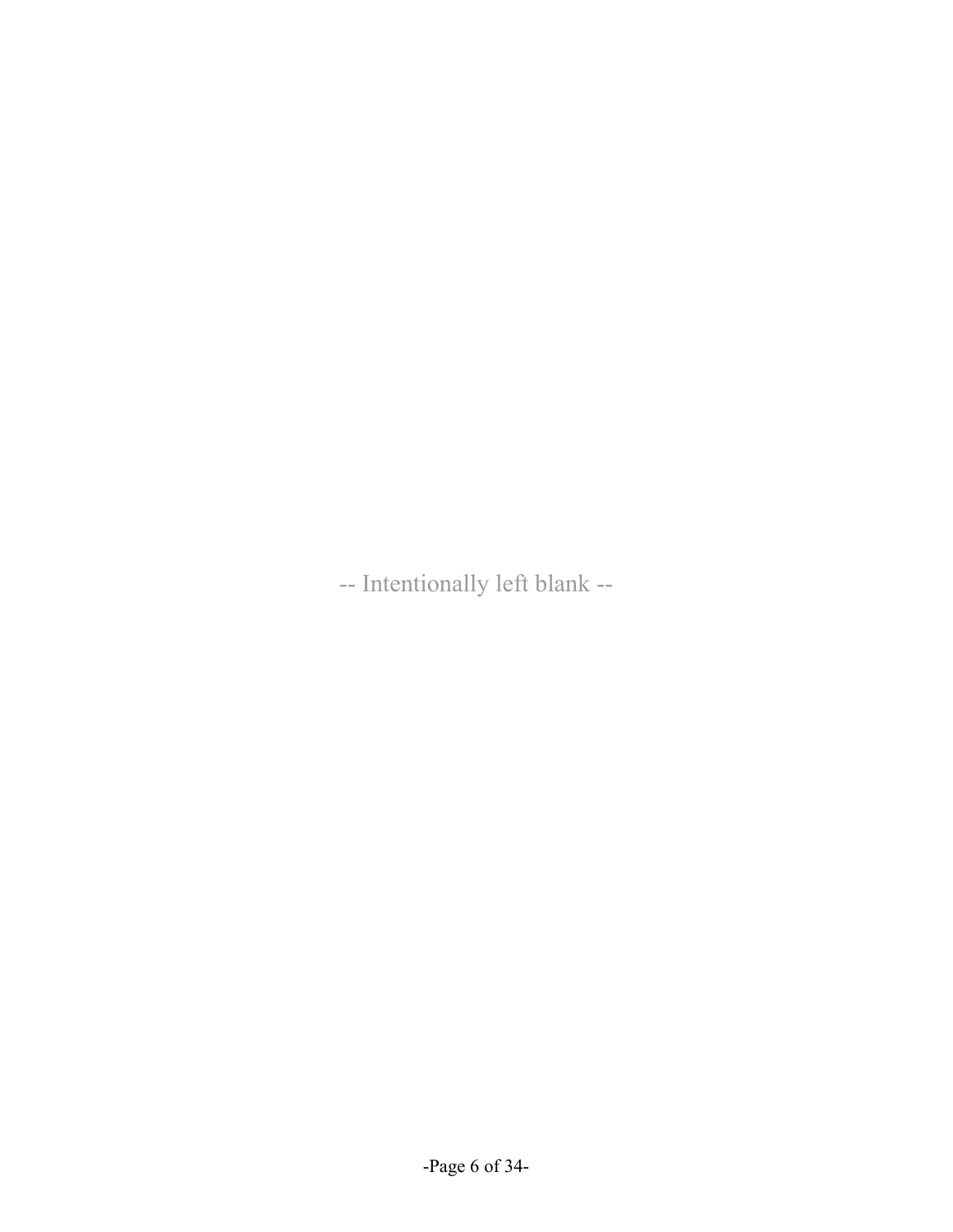# **Introduction to Diagnostic and Therapeutic Monoclonal Antibodies**

Blaine Templar Smith, R.Ph., Ph.D.

## **INTRODUCTION**

The promise, for many years, of useful diagnostic and therapeutic monoclonal antibodies has begun to be realized. The applications for use of antibodies, their derivatives and fragments continues to hold even more potential, as common obstacles to their use are resolved. The route that this biotechnology routinely follows is to first be introduced in specialized situations that do not involve radiolabeling. Then, as the safety of each antibody product is established, uses targeting the specific site with radiolabeled diagnostic and therapeutic versions become viable. This has been the case for several monoclonal antibodies. Advances in recombinant DNA technology have also enabled creation of purer, less problematic products. Antibody-related products may find utility in nuclear pharmacy because targets of the original products are useful not only for general medical reasons, but also imaging and therapeutic uses. The most straight-forward scenario is that of a target (epitope) on a human cell or tissue type that, when treated with the original antibody product, results in a therapeutic benefit with appropriate patient safety. After the successful introduction of monoclonal antibodies in general medicine, the migration to imaging and/or therapeutic applications may follow.

It would be helpful if every biological product could find application in radiolabeled diagnostics or therapeutics. However, many antibody-related products that find use in general medicine are either unsuitable or unable to transition to radiolabeled products. Reasons for this can be very simple, such as a product that would not have a use for diagnosis or treatment beyond that of general medicine. Moreover, some promising products may fail to show patient safety, have a tendency to lose a radiolabel in-vivo, have unacceptable cross-reactivity with tissues other than the intended target, or even behave differently with a radiolabel attached.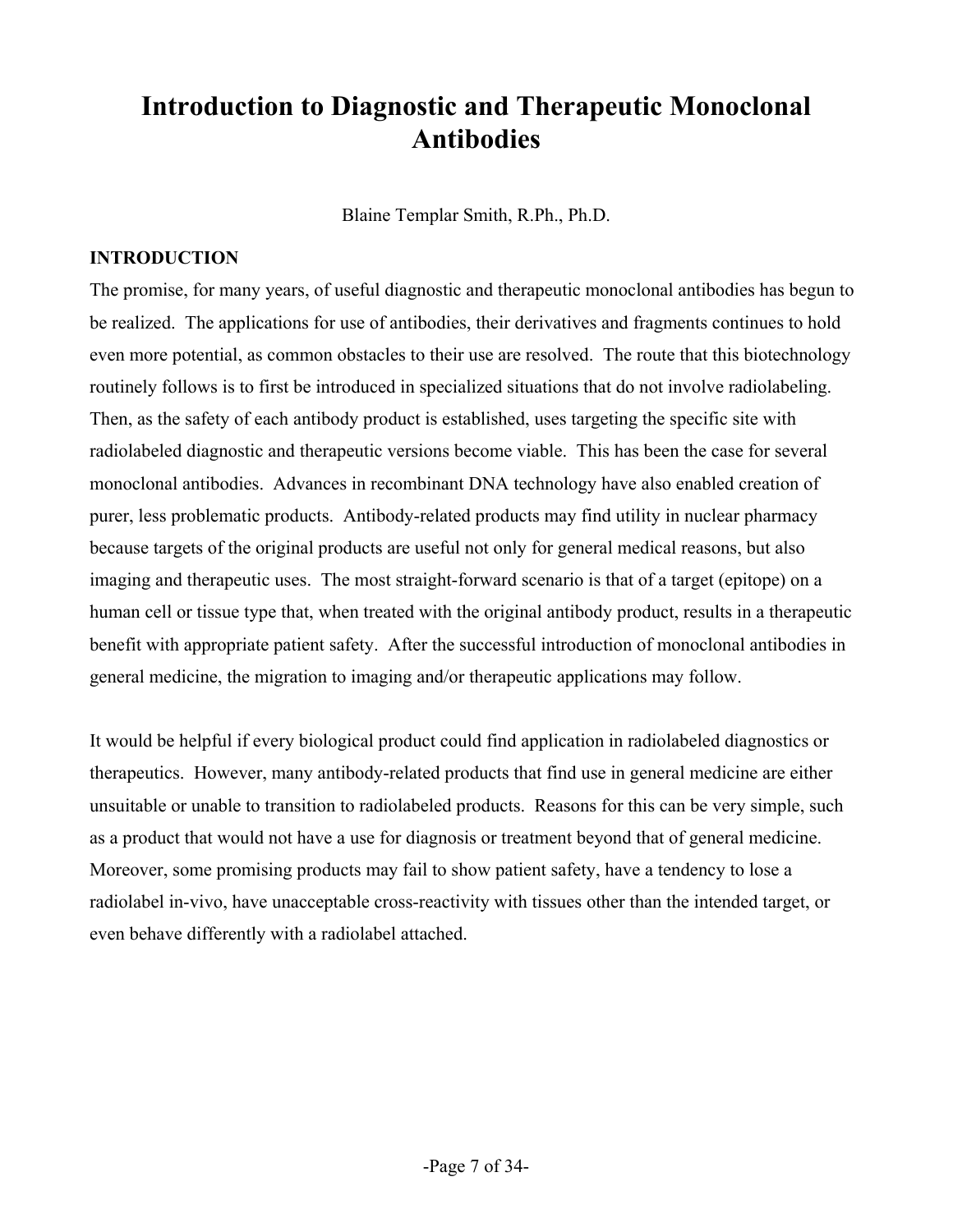# **ANTIBODY PRODUCTION BY THE HUMORAL IMMUNE SYSTEM**

Before discussing antibodies themselves, it is helpful to review where they fit into the overall design of the immune system and their natural roles in immunity. This will help the reader place into context the potential uses and limitations of antibodies and antibody-derived products when their utilization for imaging and therapy is considered.

Hematopoiesis is the generation of all circulating cell types from pluripotent hematopoietic stem cells in the bone marrow (Figure 1). Through the process of



**Figure 1.** Hematopoiesis

hematopoiesis, important cells and cell products are created: neutrophils, eosinophils, basophils, platelets, erythrocytes, macrophages, natural killer (NK) cells, dendritic cells, and T- and B-cells. These all participate at specific points in the complete immune system and may be variously grouped by differing criteria.

Under normal conditions hematopoiesis is at steady-state, or equilibrium, with elimination. Erythrocytes (red blood cells) last about 120 days in circulation. The body produces  $3.7 \times 10^{11}$  white blood cells (lymphocytes) per day. Some of these live up to 30 years. Left unopposed, hematopoiesis would ultimately produce an overwhelming amount of all of the blood and immune cells which would be devastating to the body, as evidenced by the effects of leukemias and other blood proliferative disorders. One definition of leukemia is the over production, or insufficient elimination, of blood cells. To balance hematopoiesis, the body employs an elegant system known as apoptosis. Apoptosis, programmed cell death, is the orderly process by which a cell brings about its own demise. Changes in the cell that are involved in this process include a decrease in cell volume, modifications of the cytoskeleton, membrane blebbing, chromatin condensation, DNA degradation and fragmentation, and shedding of apoptotic bodies. These changed cells are called apoptotic bodies, intact organelles that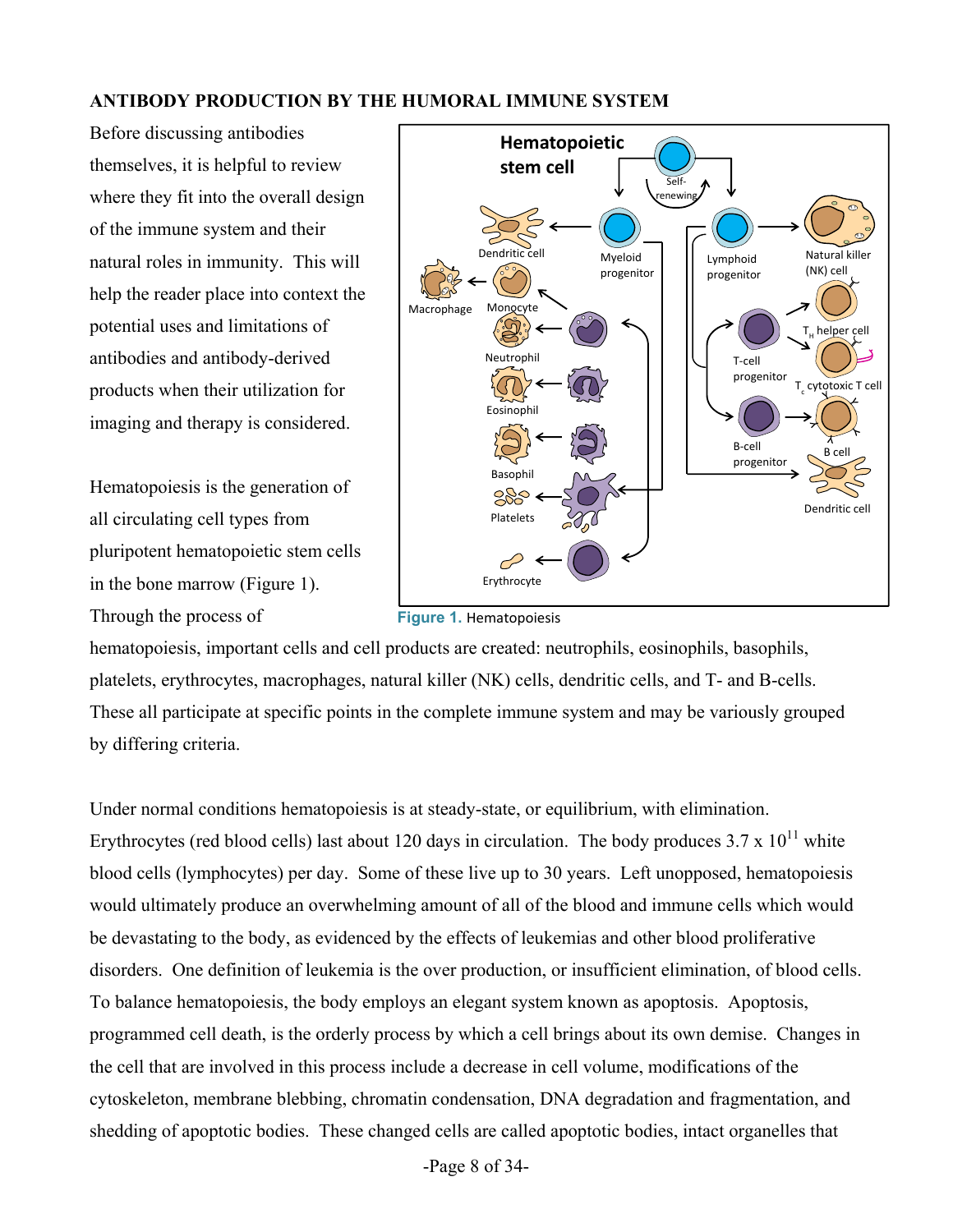contain cellular debris and potentially damaging enzymes, safely contained from degrading cell's neighbors. Apoptotic bodies and other cellular debris are phagocytized (Figure 2). Necrosis differs, in that cell death is from injury, is not orderly, and often damages neighboring cells. In necrosis, cells swell and burst, releasing damaging and/or inflammatory agents into the external cellular environment. Apoptosis therefore allows an avenue for safe, orderly elimination of older, damaged, or unneeded cells and balances hematopoiesis.



### **Classification of Immunity**

There are two major methods of classifying human immune system components. One method is based on the characteristic of adaptability: either innate or acquired immunity. The second method consists of dividing components into either cellular or humoral immunity.

#### *Innate versus Acquired Immunity*

Innate immunity refers to responses that are fixed, unchanging, and non-evolving (not improving). It is inborn with no requirement of previous exposure to be effective. Innate immunity provides the host with an immediately available, fast-acting response which is crucial to the host survival. It can quell an infection at an early stage or obstruct and slow a foreign organism's development while more deadly and precise responses are marshaled by the immune system. The price of this rapid-deployment is the inability to be flexible – or adaptive – and so innate immunity is comparatively non-specific in its criteria for response and static in its specificity. The innate immune system includes large scale components: anatomic, physiologic, endocytic or phagocytic, and inflammatory barriers; as well as chemical mediators such as cytokines. Anatomic barriers include the skin and mucous membranes. Physiologic barriers include febrile responses, acidic stomach pH, and chemical mediators such as lysozyme, interferons, and complement. Endocytic and phagocytic barriers include cells that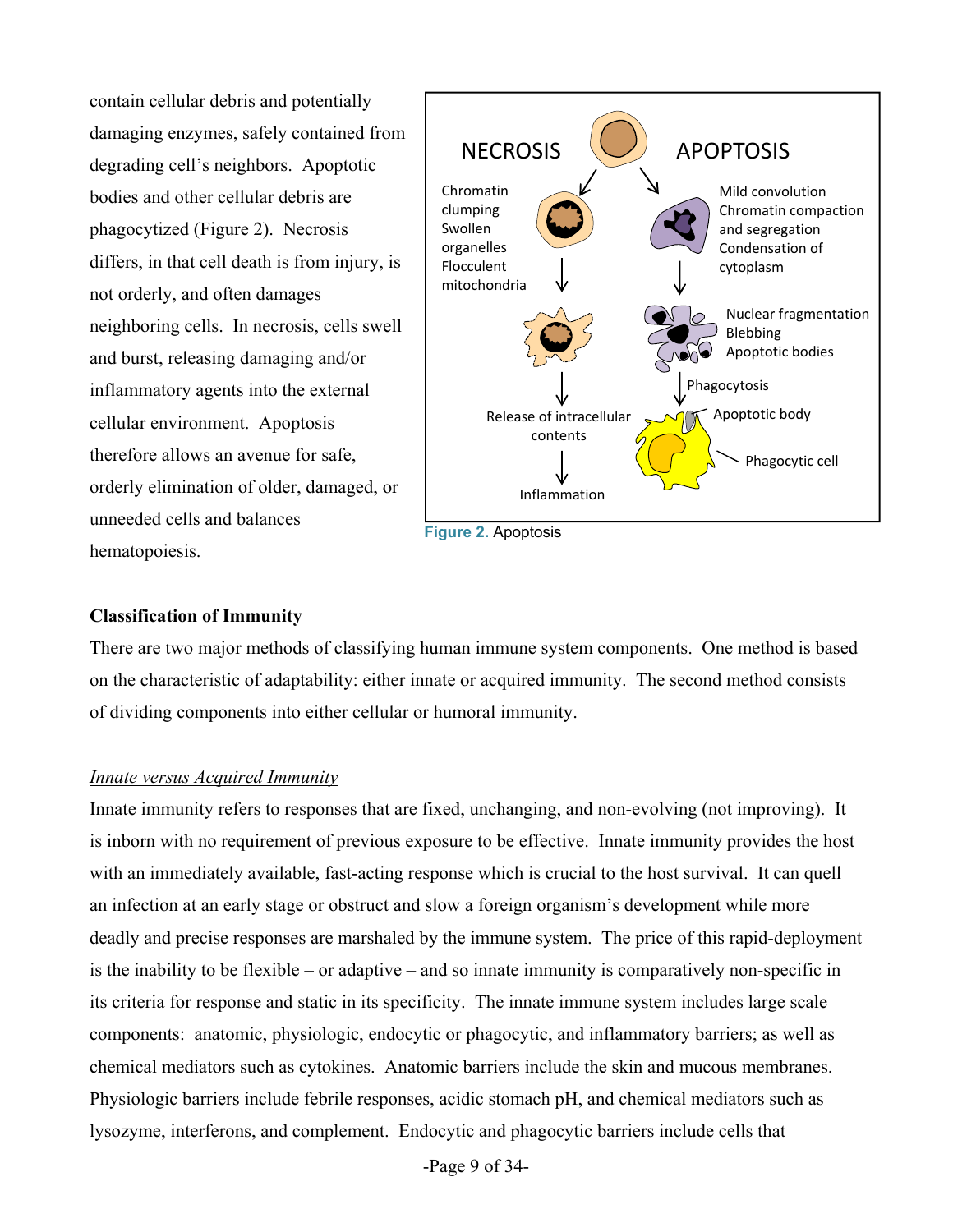internalize and destroy foreign substances. Inflammatory barriers include phagocytic cells and serum proteins possessing antibacterial activity. The cell members of the innate immune system include macrophages, neutrophils, basophils, eosinophils, dendritic cells, NK cells, mast cells, and others.

Acquired immunity includes immune components that react to new antigens, improve their specificity and effectiveness over time and with re-exposure to antigen. Acquired immunity is often referred to as adaptive immunity. The acquired immune system has the advantages of improving in strength and accuracy, imparting the adaptivity that is lacking in the innate system. These immune abilities are referred to as memory. The compromise is that the ability to improve response requires time; therefore acquired immunity is not available in the initial stages of a foreign intrusion – unless it has been previously exposed to the foreign entity. Once set in motion, acquired immunity provides long-lasting protection for the host. The cells associated with acquired immunity include dendritic cells, B-cells, Tcells and antigen-presenting cells (which include B-cells).

It should be noted there is overlap among the cell types associated with the innate and acquired immune systems, as some cells have functions and capabilities that fall into both categories. The reader is referred to the many immunology textbooks available for a thorough discussion on details of the innate and acquired immune systems and their overlapping functions. A summary of innate and adaptive immunity is provided in Table 1.

| <b>INNATE VS ADAPTIVE IMMUNITY</b> |                                       |                                             |  |
|------------------------------------|---------------------------------------|---------------------------------------------|--|
|                                    | Innate                                | <b>Adaptive</b>                             |  |
| self/non-self                      | present, reaction is against non-self | present, reaction is against non-self       |  |
| discrimination                     | (foreign)                             | (foreign)                                   |  |
| lag phase                          | absent, response is immediate         | present, response takes at least a few days |  |
| specificity                        | limited, the same response is mounted | high, the response is directed only to the  |  |
|                                    | against a wide variety of agents      | agent(s) that initiated it.                 |  |
| diversity                          | limited, hence limited specificity    | extensive, and resulting in a wide range of |  |
|                                    |                                       | antigen receptors.                          |  |
|                                    | absent, subsequent exposures to agent | present, subsequent exposures to the same   |  |
| memory                             | generate the same response            | agent induce amplified responses            |  |

**Table 1**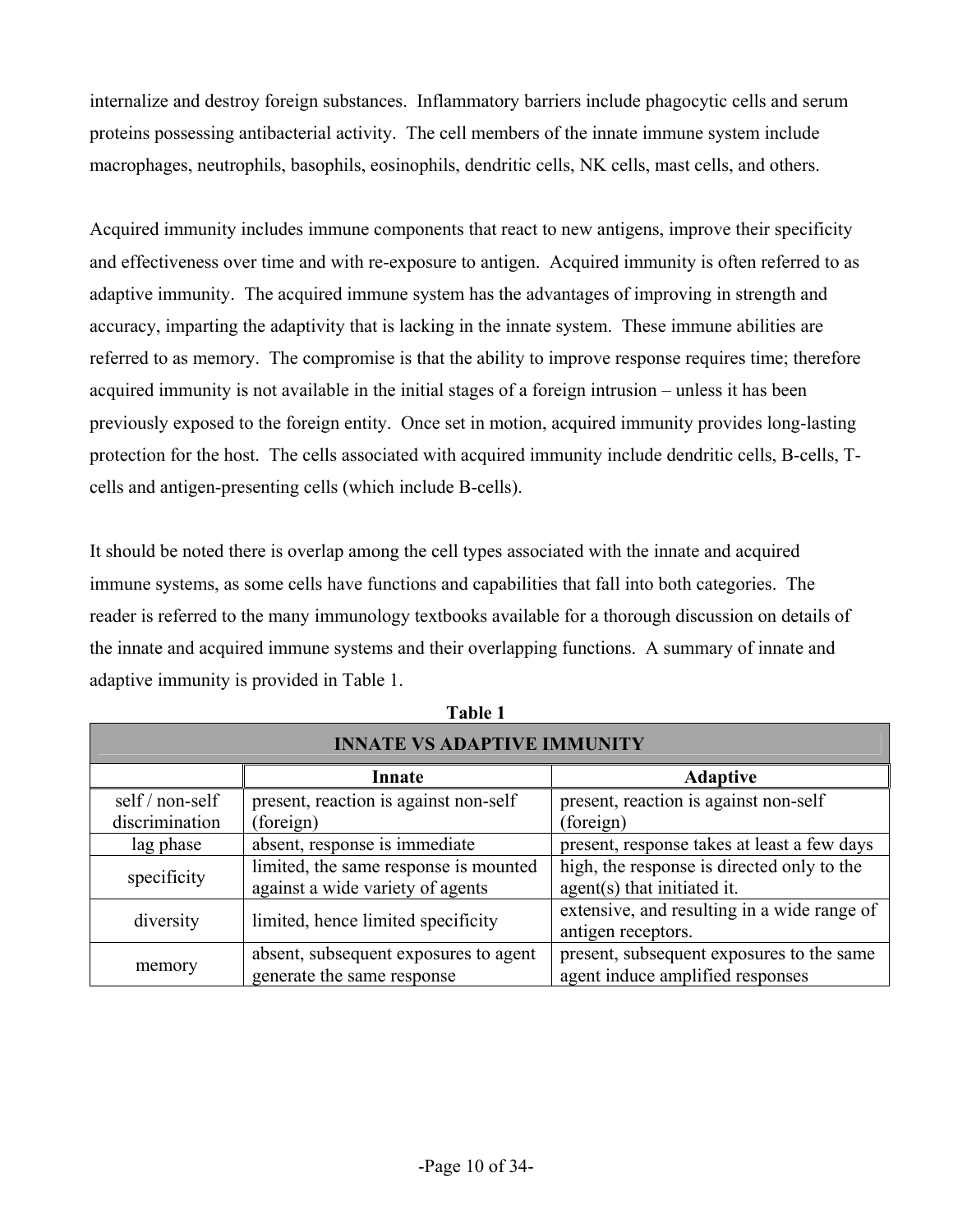# *Cellular versus Humoral Immunity*

The complete human immune system can also be considered as a division between cellular and humoral classifications. As with the distinctions between the innate and acquired categories, those between the cellular and humoral systems are sometimes blurred by overlapping functions.

Cellular immunity refers those cells of the activated cellular immune system— the effector T-cells (Thelper cells and T-cytotoxic cells). Each of these cells, once stimulated and activated, is considered an effector cell. Effector cells are responsible for direct actions against antigens. Effector T-cells are often referred to via alternative nomenclature: T-helper cells are CD4<sup>+</sup> cells; T-cytotoxic cells are CD8<sup>+</sup> cells. T-helper cells have overlapping function between cellular and humoral immunities. Tcytotoxic cells, as the name suggests, generally function by destroying irregular cells directly. Thus, the cellular immune system's main function is to survey and remedy *intra*cellular irregularities, such as intracellular bacteria, viruses and cancer.

Humoral immunity pertains to B-cells and their end products— memory B-cells and plasma cells (and their soluble secreted product, antibodies) which circulate in the humor, or extracellular fluids, such as plasma, the lymphatic system, and tissue fluids. B-cells die after about 6 months unless activated by their complementary antigen. If activated by contact with antigen, B-cells differentiate into both memory B-cells and plasma cells. It is the latter that secrete antibodies. Antibodies function by binding soluble antigens or by attaching to targets on the surface of cells. Antibodies promote antigen clearance directly or attract additional immune components to effectively eliminate targets. The memory B-cells are held in reserve, ready for any future re-exposure to the antigen. If re-exposure does occur, the existence of memory B-cells enables a much swifter, stronger, and more accurate antibody response. The plasma cells secrete IgM isotype antibodies for two to three days, then shift to secretion of the higher affinity IgG isotype rather than IgM, and migrate to the bone marrow where they are believed to survive for as long as a year after the humoral response has ended.

The humoral system's major responsibility is protection of the host against *extra*cellular targets. Upon encountering an appropriate foreign entity, very often both the innate and adaptive responses are triggered. This can also be stated as equivalent to stimulation of both the cellular and humoral responses. A summary of both the humoral and cell mediated responses is provided in Table 2. The discussion will focus on the major soluble product of the humoral system, antibodies.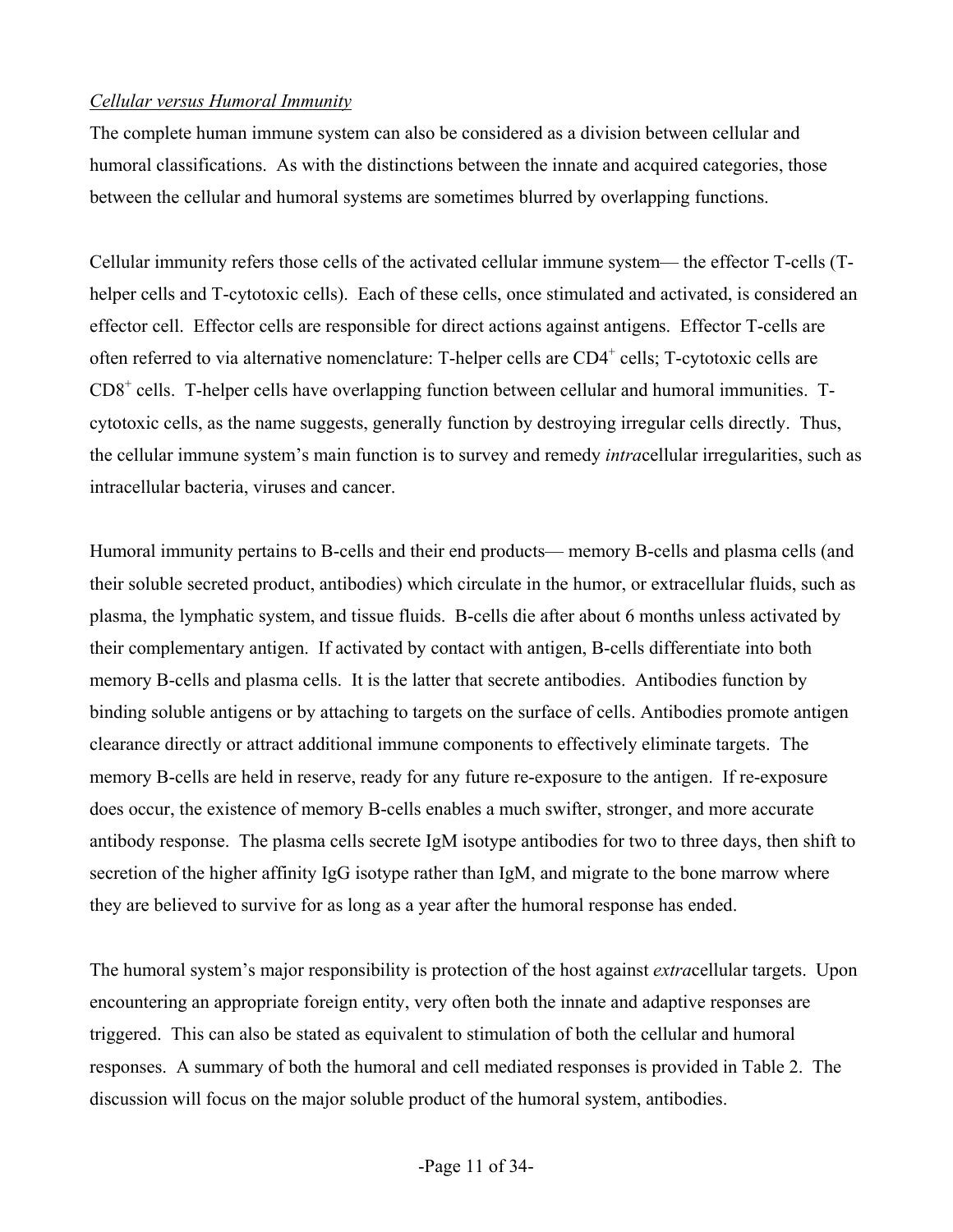| 1 apie <i>2</i>               |                                       |                                         |  |
|-------------------------------|---------------------------------------|-----------------------------------------|--|
| HUMORAL AND CELLULAR IMMUNITY |                                       |                                         |  |
|                               | <b>Humoral Immunity</b>               | <b>Cellular Immunity</b>                |  |
| Mechanism                     | Antibody-mediated                     | Cell mediated                           |  |
| <b>Cell Type</b>              | <b>B</b> Lymphocytes:                 | T Lymphocytes                           |  |
|                               | Memory B cells<br>$\bullet$           | $\bullet$ T helper cells $CD4^+$        |  |
|                               | Plasma cells<br>$\bullet$             | $\bullet$ T cytotoxic cells $CDS^+$     |  |
|                               | Antibodies                            |                                         |  |
| <b>Mode of action</b>         | Antibodies circulating in serum       | Direct cell-to-cell contact or secreted |  |
|                               |                                       | soluble products (e.g. cytokines)       |  |
| <b>Purpose</b>                | Primary defense against extracellular | Primary defense against intracellular   |  |
|                               | pathogens: extracellular bacteria,    | pathogens: intracellular bacteria and   |  |
|                               | circulating virus                     | virus                                   |  |

**Table 2** 

# **B-Cells, Plasma Cells and Antibodies**

B-cells and their maturation product, plasma cells, are the two effector cells of the humoral branch of the immune system. Antibodies are plasma cells' soluble and mobile effector molecules. Being both soluble and mobile, it is the antibody and its components that have become useful for diagnostic and therapeutic purposes.

The lymphoid progenitor of B-cells produces in the vicinity of  $10<sup>6</sup>$  potential antigen-compatible, preliminary B-cell lineages each day. Variable region genes code for a potential  $10^{10}$  conformations. During the maturation process, B-cells undergo many changes, including the appearance of cell surface-bound immunoglobulin (antibodies) of  $\mu$  and  $\delta$  isotypes. These surface immunoglobulins receptors are specific for the programming of the individual B-Cell.



**Figure 3.** B-Cell Maturation Lifespan

When a B-cell with a particular combining site of surface IgD is selected by virtue of its superior binding specificity, this sets into motion the production of progeny clones, originating from that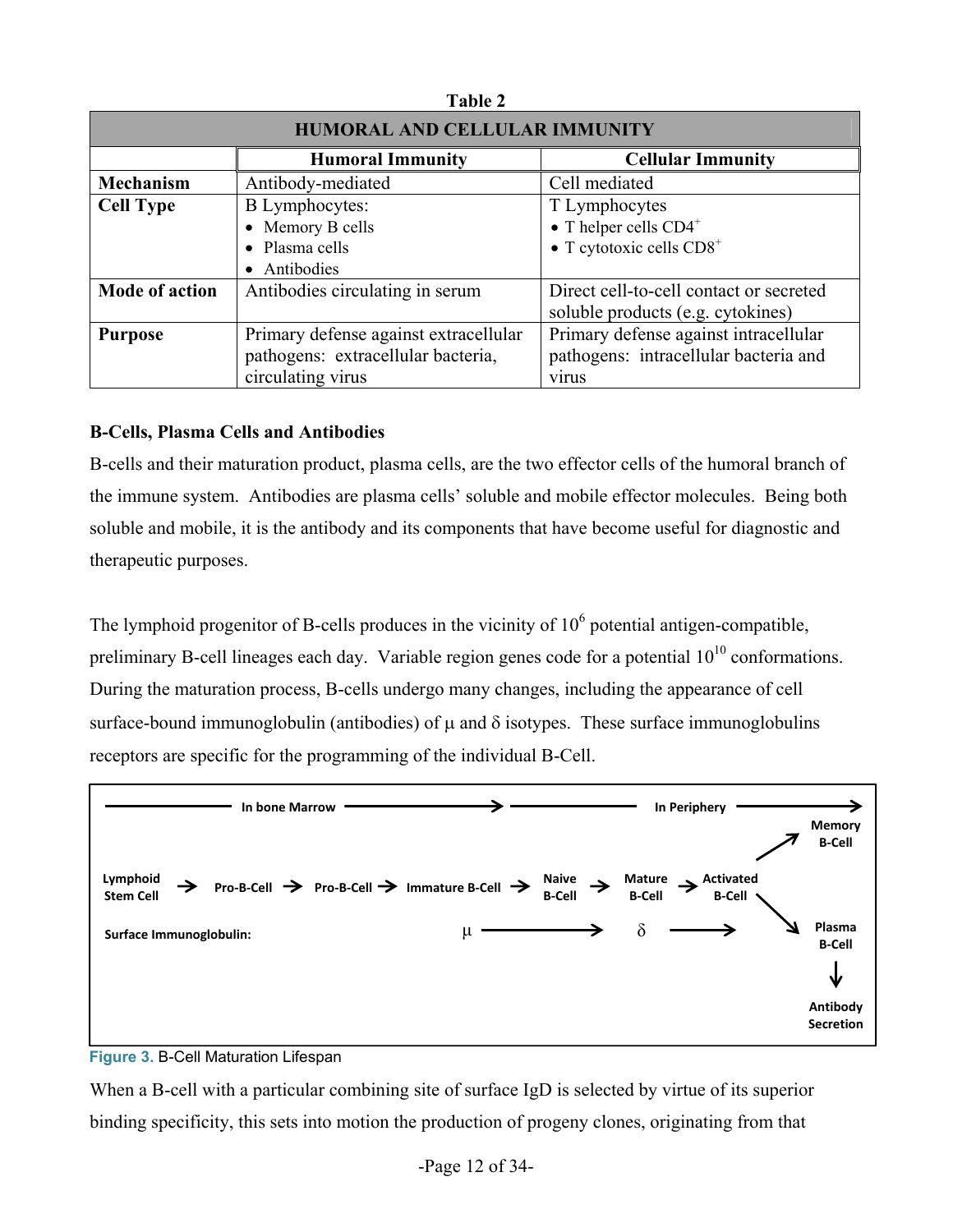particular selected B-cell. As the progeny clone expands, it produces memory B-cells and plasma Bcells. Plasma cells derived from a single clonal lineage of a B-cell can secrete as many as  $1.7 \times 10^8$ single binding site-specific antibodies per day (Figure 3). However, when considering antibodies for scientific or medical applications, utilizing plasma cells presents a singular, but major obstacle: they survive and secrete antibodies only for a few days. For the natural immune response, this is a good thing as there needs to be an off-switch to antigen responses. If an antigen persists, more effector cells and molecules will be made by the immune system to replace those that depart (usually via apoptosis.) If this did not occur, a response would be never-ending and most likely unnecessary and detrimental to the host. The practical scientific and medical aspects of this will be discussed below.

In a normal immune response, an antigen triggers multiple B-cell lineages, each with differing antibody combining specificities, through a process called clonal selection*.* This occurs in the bone marrow. (Figure 3) Further refinement in the B-cell selection process continues in the periphery. The benefit of the normal immune response is that multiple clonal lineages of B-cells, each with its unique specificity but targeting the same antigen, are simultaneously stimulated to differentiate into plasma cells or memory cells over a period of four to five days. The result is a variety of antibodies specific for the antigen in the form of a combined polyclonal antibody response. For most scientific and medical applications, polyclonal antibodies are not useful. If antibodies are to be truly useful, they must be exactly the same – from the same clonal line. In other words they must be monoclonal.

#### **Antibody Structure**

Each antibody is composed of two identical heavy polypeptide chains and two identical light polypeptide chains. These chains are each held together by interchain disulfide bonds. Each heavy and light chain is made up of folded regions, called domains. Light chains (LC) contain one variable region (denoted  $V<sub>L</sub>$  for variable light) and one constant region (denoted  $C<sub>L</sub>$  for constant light). Heavy chains (HC) contain one variable  $(V_H)$  and three or four constant regions ( $C_{H1}$  -  $C_{H4}$ ) depending



**Figure 4.** Basic structure of a monoclonal antibody.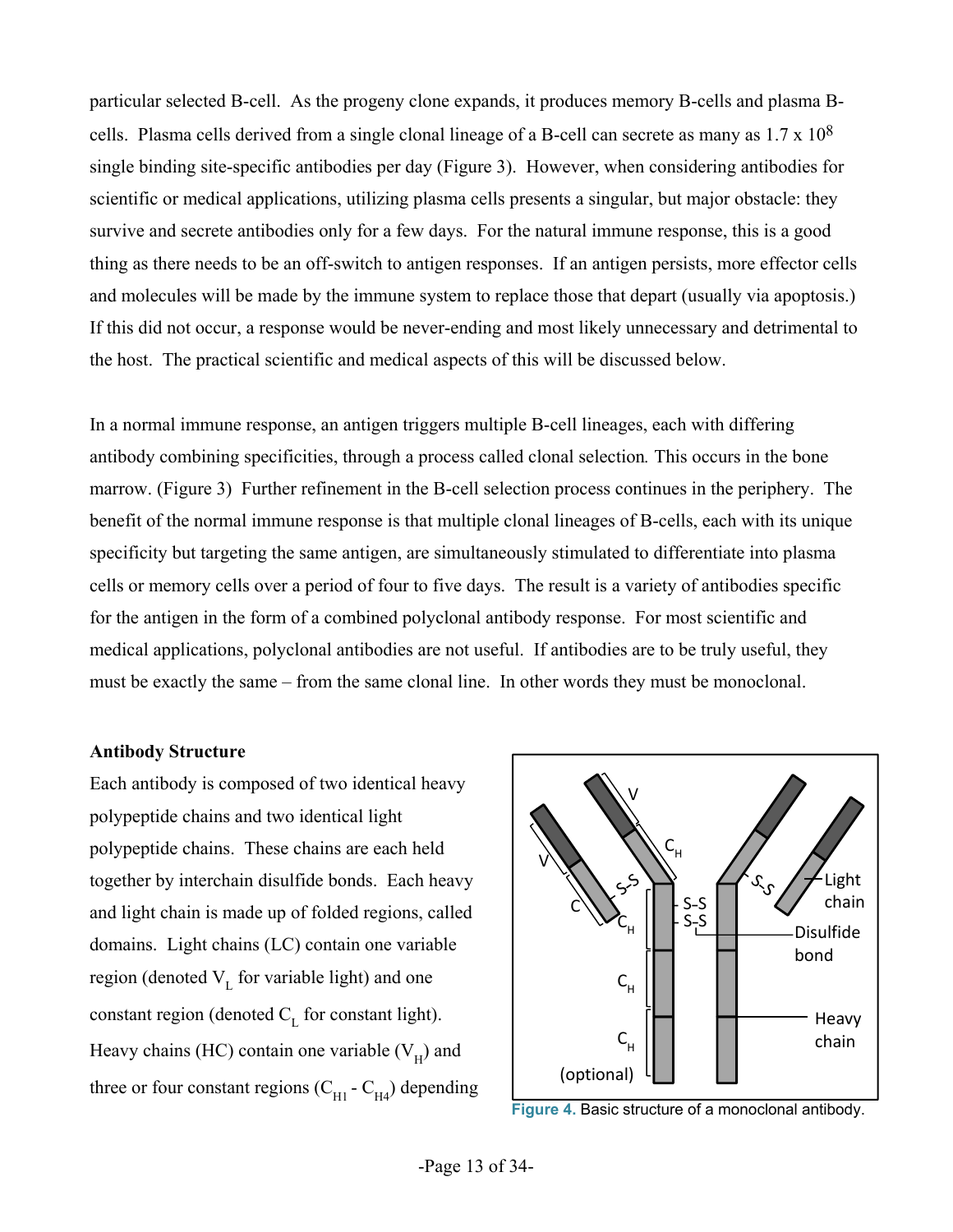on the antibody isotype. Variable regions are named such because the amino acid sequence in this area is variable among antibodies from different B-cell lineages when compared to most of the rest of the antibody structure. At the very ends of the variable regions are the hypervariable regions. It is in the hypervariable regions that the most variability between antibodies from differing lineages occurs. It is this high variability that allows very divergent conformation permutations for antibody-antigen binding. Constant regions are relatively invariant for each class of antibody. The basic antibody structure contains duplicate  $V_L$  and  $V_H$  regions. These form the antigen-binding site. Therefore, each antibody has two identical antigen binding (ab) sites. All antibody isotypes, except for IgE, are hinged between the  $C_{H1}$  and  $C_{H2}$  regions to impart flexibility to the main antibody structure. The paired variable and constant regions above this hinge are referred to as the antigen-binding fragment (Fab) of the antibody. The paired constant regions below the hinge create the constant fragment (Fc) of the antibody (Figure 4).

In addition to the basic protein structure of antibodies, there are carbohydrate components. Antibodies are naturally glycosylated (carbohydrate(s) attached) along the heavy chains. The carbohydrate content, especially along the Fc portion of an antibody, profoundly affects many of the actions of the antibody. This includes proper secretion of the antibody from the plasma cell, its kinetics in circulation, the actions of antibody dependent cell mediated cytotoxicity (ADCC) and complement, and the chemistry related to proper radiolabel or linker attachment.

Human antibodies are similar in general structure, but are first divided into five classes, or *isotypes*,  $(\alpha, \beta)$  $\delta$ ,  $\varepsilon$ ,  $\gamma$ , and  $\mu$ ) based on heavy chain structural differences and then usually into one of two subclasses based on the type of light chain (either  $\kappa$  or  $\lambda$ .) Isotypes provide the general antibody identification— IgA for those composed of  $\alpha$  (alpha) heavy chains, IgD for those composed of  $\delta$  (dela) heavy chains, et cetera. The isotypes differ in their biological properties, functional locations, and ability to deal with different antigens. B-cells undergo affinity maturation (improvement in antibody affinity through a selection process) which includes class (isotype) switching. . Class switching allows daughter cells from the same activated B cell to produce antibodies of different isotypes. Only the constant region of the antibody heavy chain changes during class switching. The variable regions and the antigen specificity remain unchanged. The progeny of a single B cell can produce antibodies, all specific for the same antigen, but with the ability to produce the effector function appropriate for each antigenic challenge. Class switching is triggered by cytokines.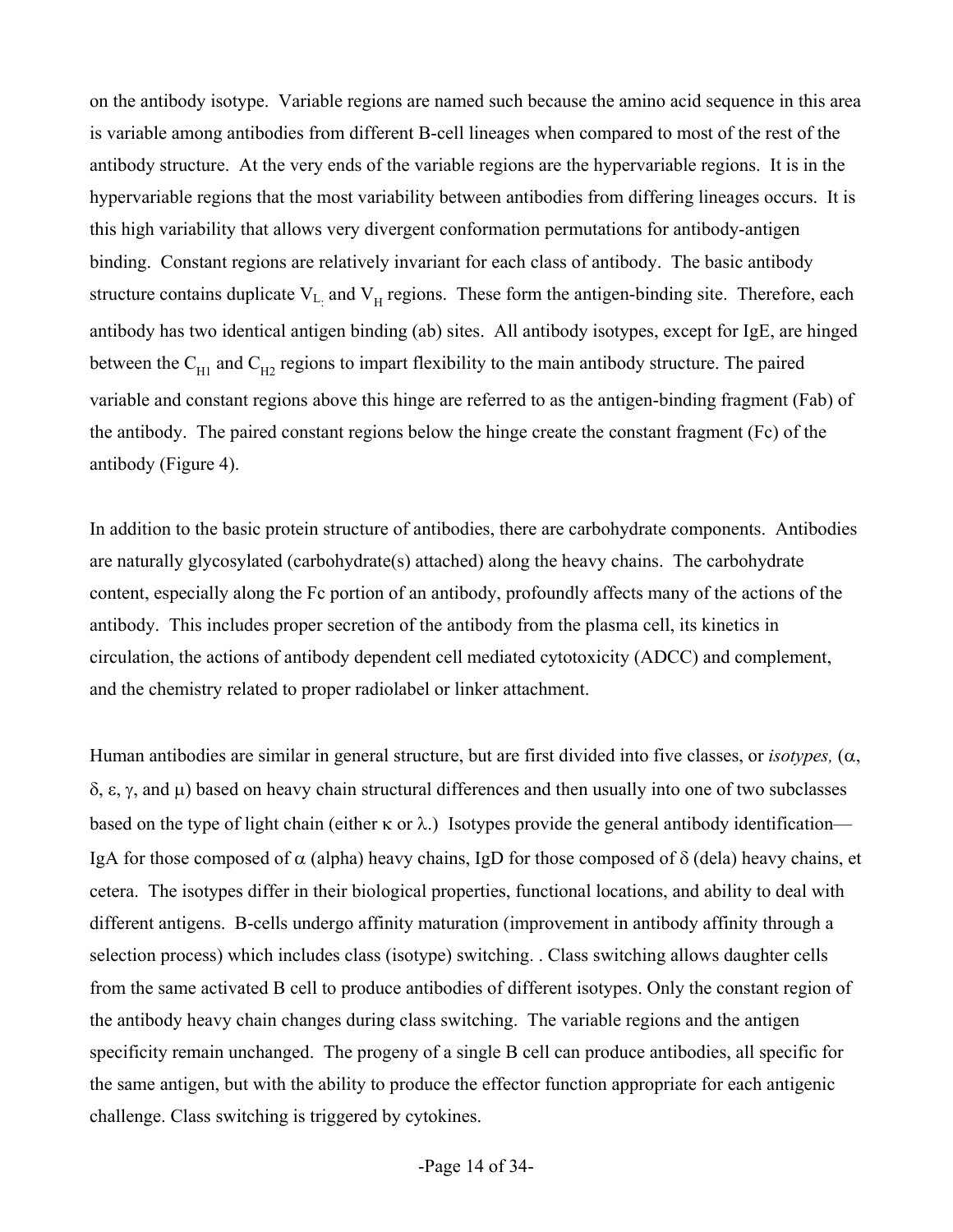The basic structure of the antibody of any isotype is fundamentally similar. The functional differences of isotypes are to a large extent dictated by structural variations and chemistry that connect the Fc portions of antibodies and impart particular biological functions. It is the fragments of the fundamental antibody structure – the Fab,  $F(ab')_2$  and variable/hypervariable regions— that provide the frontier work in diagnosis and therapy. Useful antibody fragments are produced by reduction of hinge-region disulfides or digestion with proteolytic enzymes (Figure 5). Today, these and other antibody products can be produced through use of recombinant DNA technology.



**Figure 5.** Antibody Enzyme Cleavage Products

# **THE ANTIBODY-ANTIGEN/EPITOPE INTERACTION**

The portion of the antibody responsible for antigen binding is the *complimentarity-determining region* (CDR) located at the end of the variable regions. The CDRs in the  $V_H$  and  $V_L$  form an antigen-binding pocket that contacts epitopes (antigens) directly (Figure 6). The conformation of this pocket dictates both the extremely fine discrimination antibodies display for proper antigens and the extreme strength with which these antigens are bound.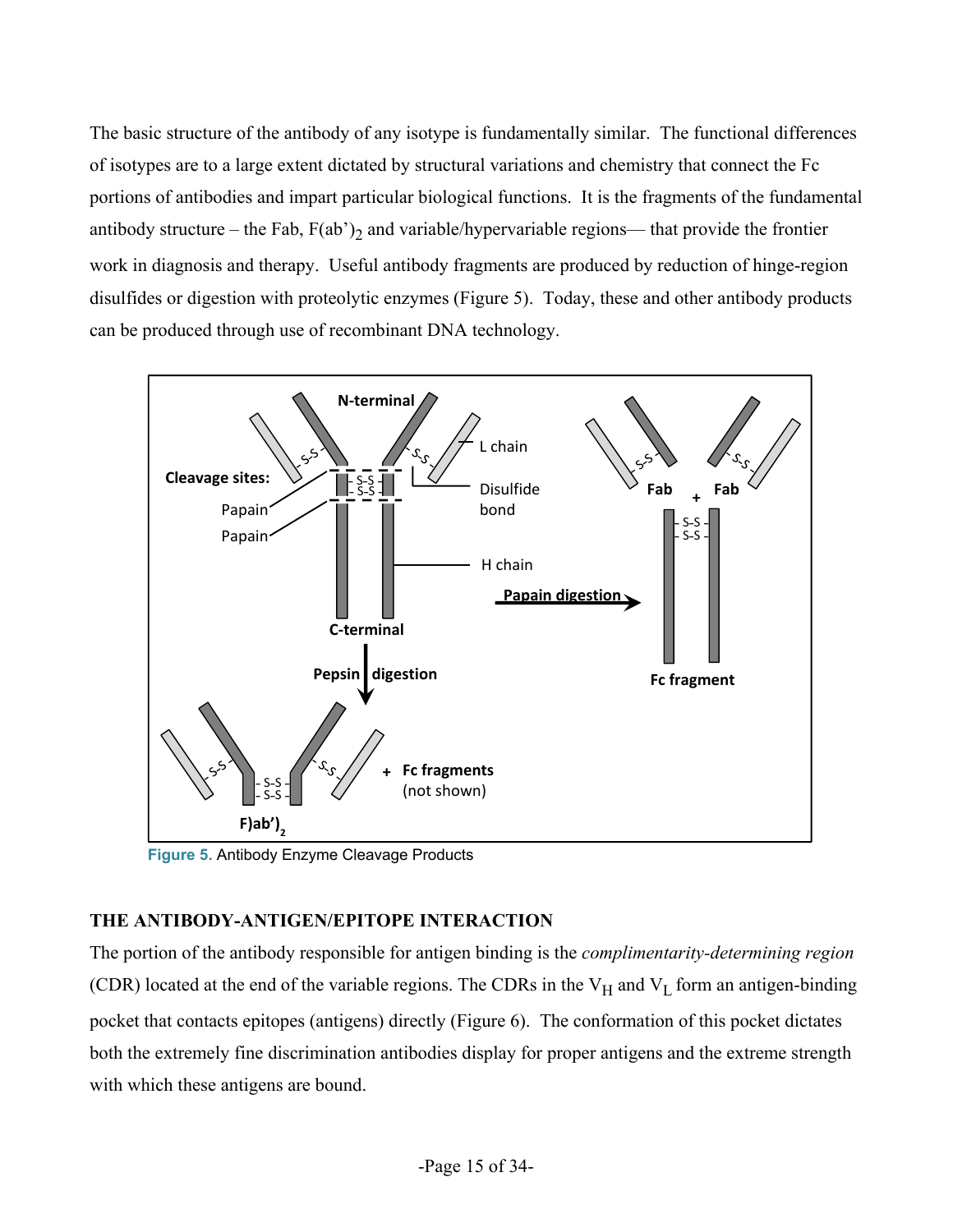Affinity  $(K_a)$  is the numerical representation of the strength of a ligandbinding site interaction. Antibody binding affinity ( $K_a$  values) for lowaffinity antigen-antibody complexes is usually between  $10^4 - 10^5$  L/mol and improves through the affinity maturation process. For high-affinity antigenantibody complexes, the binding affinity can be as high as  $10^{11}$  L/mol. This is extremely high and explains why highaffinity antibodies bind antigen very tightly and remain bound for relatively



**Figure 6. The Antigen Binding Site** 

long times. Depending on the isotype of the antibody, there are between 2 and 10 antigen binding site per molecule. These affinities are additive and this strength of multiple interactions is the avidity of the antibody. Antibodies usually have both high affinity and avidity—a minimum of 2 antigen binding sites are available for a normal IgG antibody. If the individual binding site affinity is relatively low, the avidity can compensate and provide excellent binding strength. It is this characteristic of high affinity, coupled with typically high avidity that enables monoclonal antibodies to be attractive candidates for radiolabeling. Monoclonal antibodies are extremely desirable in locating an epitope that is very unique or exclusive on a desired target tissue.

The specificity of the antibody-epitope interaction is often superior to that of many chemically derived diagnostic and imaging agents. By their very nature, antibodies – especially those produced after multiple antigen exposures – are extremely discriminating with regard to the tissue or target they bind. This is ideal when radiolabeling antibodies. This accuracy improves target to non-target ratio when attached to imaging isotopes, thus imaging quality is improved. Second, precision delivery of isotopes with particulate emissions is made possible. Finally, there may be a reduction in the amount of radionuclide activity administered to the patient in order to achieve the goal(s) of the procedure, thereby minimizing patient and personnel exposures.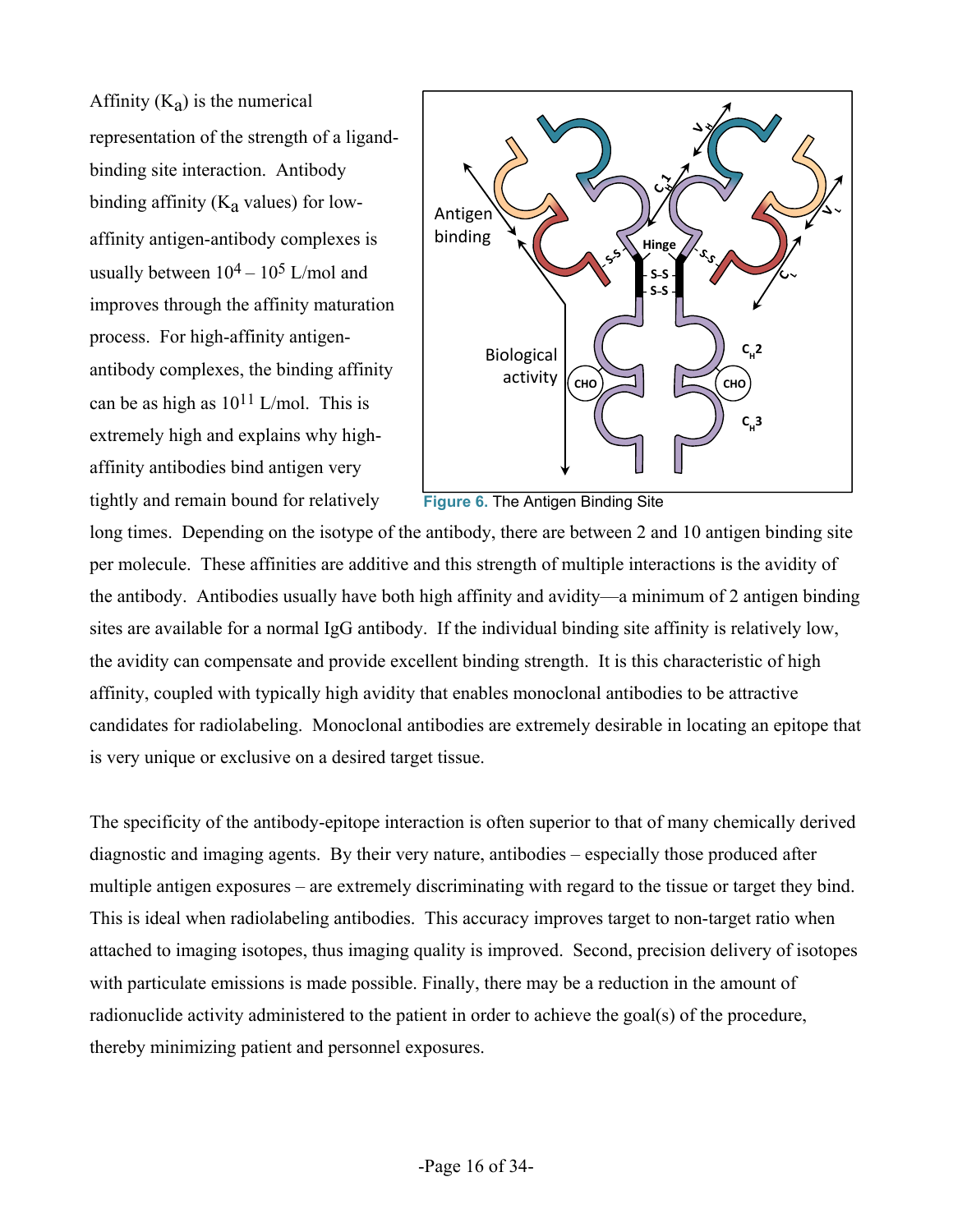### **POLYCLONAL AND MONOCLONAL ANTIBODIES**

# **Polyclonal Antibodies**

A single plasma cell is capable of secreting over108 antibodies per day. When a plasma cell secretes antibodies, each is exactly the same in all aspects. Their isotype, Fc, and Fab components are identical. However, a normal humoral immune response produces many plasma cells from the selection of many compatible and useful B-cell lineages producing a pooled polyclonal response. This polyclonal response ensures thorough overlap in antibody binding and provides a more effective antibody response to the antigen. This is ideal for disease eradication. For science and medicine, this creates inexactness and imprecision. To provide precision and reproducibility, single clone products – monoclonal antibodies – are required. Until 1975, the inability to reliably create monoclonal antibodies was a major impediment to the application and uses of antibodies. The ability to combine the attributes of a perpetual myeloma clone with those of an antibody-secreting cell with limited life provided the step necessary to propel the areas of science and medicine forward in this front. Propagation and production of characteristically predictable, unlimited amount of monoclonal antibodies began the pioneering into their applications.

## **Monoclonal Antibodies**

The human body secretes antibodies in response to foreign antigens. This phenomenon is manifest through the B-cell lineage with help from T-cells and other components of the immune system. The focus of this discussion is on the humoral response and on the antibody response that results. This antibody response can be said to originate in plasma cells, although the antibody response is much more complex originating much further upstream from the terminally differentiated plasma cell. A normal humoral immune response results in multiple clonal lineages of B-cells which terminally differentiate into antibody-secreting plasma cells resulting in a polyclonal antibody response. For scientific and medical study and use, only one antibody (and so one plasma cell clone) is wanted.

Two basic issues needed to be addressed before practical scientific and medical uses for antibodies could realistically be investigated and applied. First was the issue of the limited lifespan of plasma cells, limiting the supply of any monoclonal antibodies of interest. The second was that only polyclonal antibodies could be obtained from a culture of antigen stimulated B-cells. Monoclonal antibodies could be painstakingly obtained by isolating a single plasma cell, but that was simply a result of both good fortune and hard work.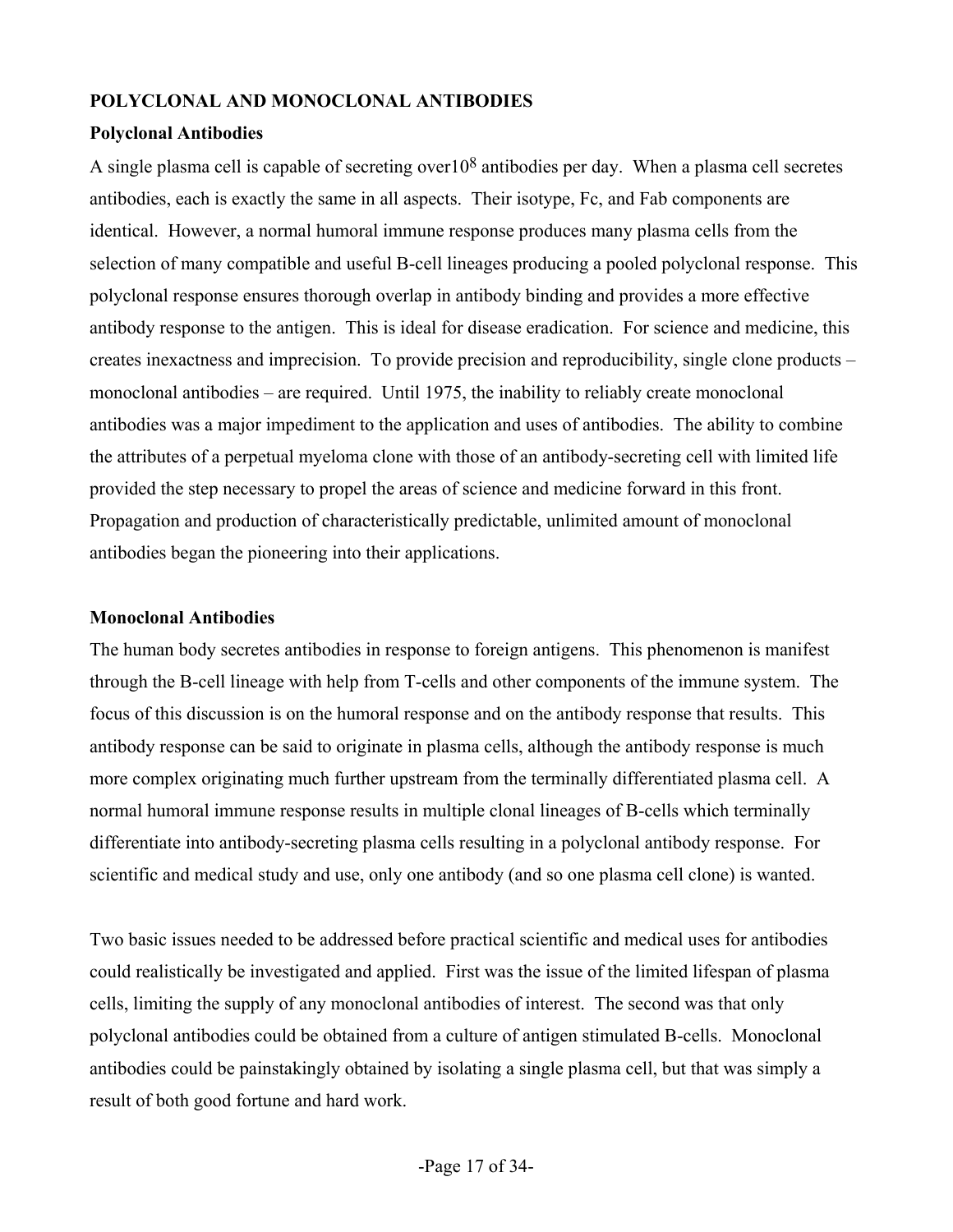# **Murine Monoclonal Antibodies**

In 1975, Köhler and Milstein discovered that murine (mouse) antibody-secreting plasma cells and immortal murine myeloma cells could be fused with the benefits of each retained. This discovery propelled science and medicine into the modern monoclonal antibody era. Murine monoclonal antibodies were the obvious product. Murine monoclonal antibodies had a major impact in subsequent years, but the very basis of their origin presented other problems that would need to be overcome.

Köhler and Milstein's method, which is still useful today, involves fusion of a cancerous (immortal) mouse B-cell myeloma with an immunized mouse plasma cell, creating a hybrid cell, or *hybridoma* (Figure 7). The resulting hybrid's immortality is provided by the myeloma cell, and the plasma cell supplies the (monoclonal) antibody secretion function. Hybridomas can be maintained indefinitely in culture, providing a relatively unlimited



**Figure 7.** Monoclonal Antibody Production

supply of murine monoclonal antibodies.

Mice and humans often differ in the glycosylation of antibodies, a concern for in vivo applications with murine monoclonal antibodies. The role played by glycosylation of antibodies has not been completely explained. However, absent or incorrect placement of carbohydrates on the constant heavy chain (Fc) alters antibody solubility, serum clearance, and the proper interaction between antibodies and Fc receptors. Correct glycosylation of the Fc portion of the antibody is very important if the antibody action depends on complement activation or antibody-dependent cell-mediated cytotoxicity (ADCC). Even if the Fc functions of a murine monoclonal antibody product are not the prime focus of its function, the other issues – of solubility, serum clearance, and general pharmacokinetics – can be perplexing problems to overcome.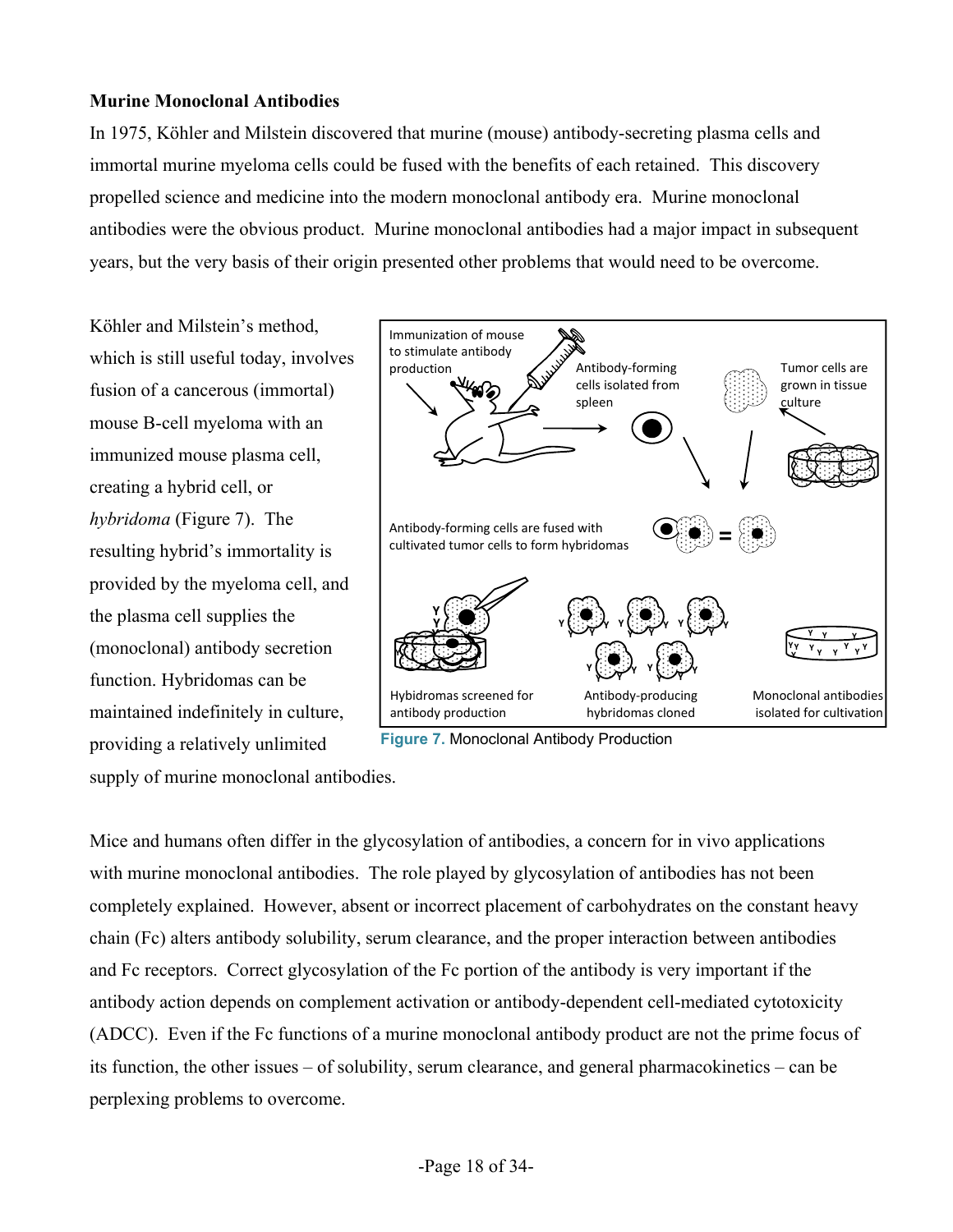The major drawbacks of purely murine monoclonal antibodies are (1) the reduced plasma half-life of murine versus human IgG, and (2) the human against mouse antibody (HAMA) response which further reduces the half-life. A human IgG normally has a half-life of about three weeks. Murine IgG has a half-life of only a few hours. Murine IgG tends to invoke a HAMA response that not only causes faster removal of the mouse IgG, but also can elicit an anaphylactic hypersensitivity response due to its foreign nature. The decreases in circulating half-life necessitate increasing administered doses (which can then lead to increasing HAMA,) or accepting a reduction in effectiveness of the product. Therefore, a high priority goal has been to reduce the content of murine epitopes in monoclonal antibodies while retaining effectiveness. Nevertheless, many completely murine monoclonal antibodies were, and still are, used for imaging and therapeutic applications. Some of these include Muromonab-CD3 (Orthoclone OKT3<sup>®</sup> and immunosuppressant used in organ transplants) and Y-90 ibritumomab tiuxetan (Zevalin<sup>®</sup> a radioimmunotherapeutic agent used as an antineoplastic agent in non-Hodgkin's lymphoma).

The incremental progress toward creating a completely human antibody has been an iterative process. Each improved process creates more human-like antibodies. These improvements have included creation of chimeric antibodies, humanized antibodies, and essentially human antibodies prepared through bacteriophage display or transgenic animals.

#### **Chimeric Monoclonal Antibodies**

With the emergence of recombinant DNA technology, monoclonal antibodies with greater amounts of human sequences are now being developed and used. The first step in structuring the ideal human monoclonal antibody was the chimeric antibody. Chimeric antibodies are composed of protein sequences from two origins: murine and human. While murine antibodies are 100% murine protein, chimeric antibodies are typically only about 33% murine proteins (Figure 8) with the remainder human protein.In chimeric antibodies, the variable region with the antigenic specificity remains murine. The constant regions which dictate the antibody isotype are replaced with human proteins. Chimeric antibodies are made by melding murine variable region genes with human constant region genes. One recombinant DNA method by which this can be accomplished is by isolating the variable region genes from a murine hybridoma secreting an antibody that binds the desired target, then amplifying these genes using polymerase chain reaction (PCR.) This initial product is a copy DNA (cDNA) of the murine variable region (V-cDNA) The V-cDNA can then be ligated into a plasmid (small circular,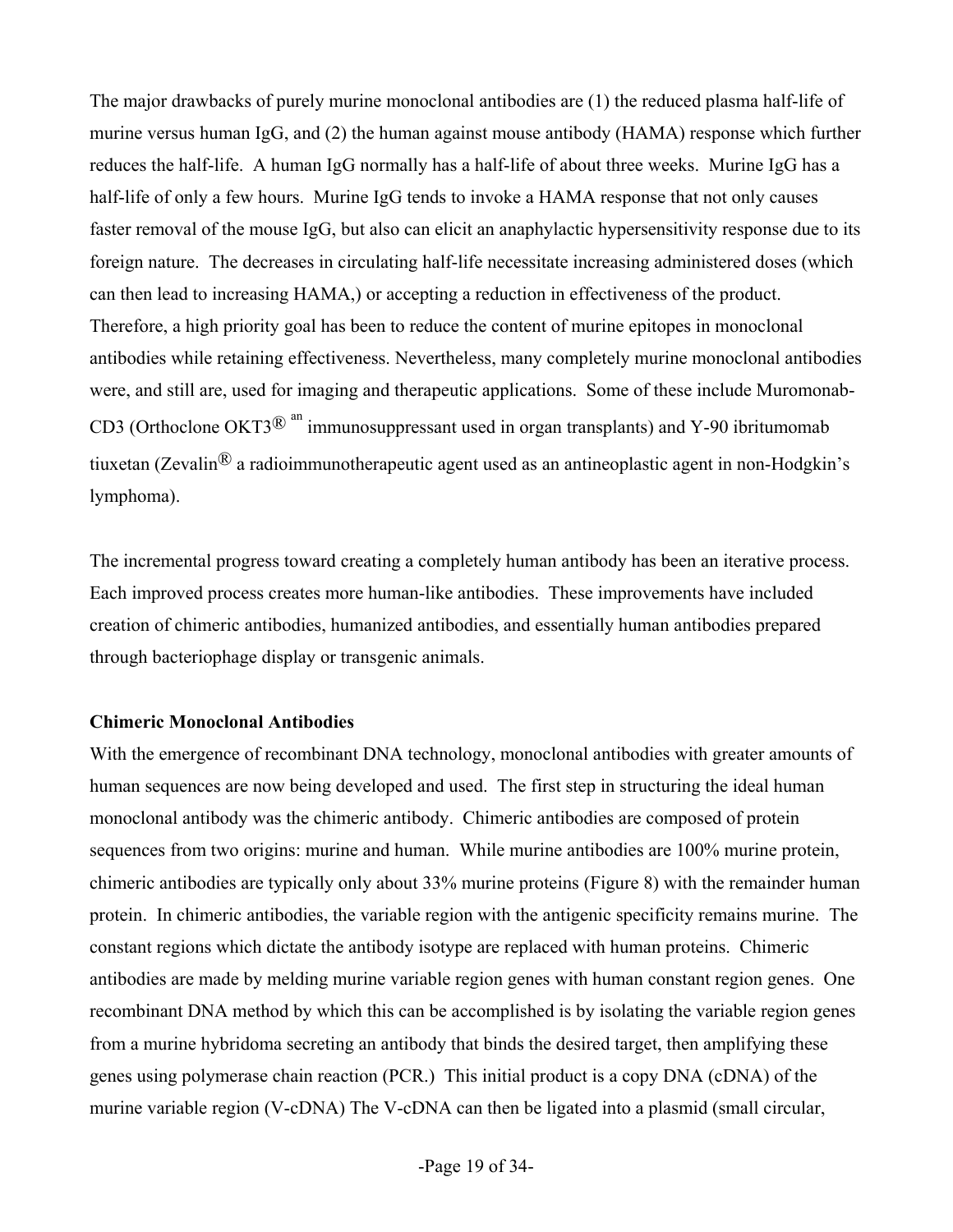extra chromosomal DNA in certain bacteria).

In a parallel sequence, cDNA for human heavy chain constant regions is also amplified and ligated into a separate plasmid producing heavy chain copy DNA (HC-cDNA). At this point, the V-cDNA and HC-cDNA can be brought together into a common host cell using co-transfection. This elaborate method provides the desired fusion protein, intact chimeric antibody. Because bacteria do not correctly glycosylate human proteins, the antibodies are not usually secreted from the bacteria. Instead, the chimeric antibody is normally expressed in inclusion bodies in the bacteria cells and must be extracted and purified.

Even with this successful and elegant modification to the original murine monoclonal antibody, there can still be a human immune response to the murine peptide sequences in the chimeric antibody structure. The human against chimeric antibody (HACA) is an immune response to the murine portion (variable region) of the antibody

The advancement from murine monoclonal antibodies to chimeric monoclonal antibodies was an important improvement in antibody technology. Useful human-mouse chimeric monoclonal antibodies are summarized in Table 3.

| <b>CHIMERIC MONOCLONAL ANTIBODIES</b> |                                                                            |  |  |
|---------------------------------------|----------------------------------------------------------------------------|--|--|
| Abciximab (ReoPro <sup>®</sup> )      | Platelet aggregation inhibitor. Used with coronary artery procedures       |  |  |
| Infliximab (Remicade <sup>®</sup> )   | Binds tumor necrosis factor. Used to treat autoimmune diseases             |  |  |
| Cetuximab (Erbitux $\mathbb{R}$ )     | Inhibits epidural growth factor. Used to slow growth of metastatic disease |  |  |
| Rituximab (Rituxan <sup>®</sup> )     | Destroys B cells. Used to treat non-Hodgkins lymphoma                      |  |  |

**Table 3** 

# **Humanized Monoclonal Antibodies**

The next iteration designed to reduce murine sequence content was the creation of humanized antibodies. Humanized monoclonal antibodies typically retain only the hypervariable regions, or complementary determining regions (CDRs), of a murine antibody while the remainder of the antibody is human. Thus, humanized antibodies typically contain only 5% to 10% murine composition (Figure 8). The preparation of humanized antibodies follows a path similar to the synthesis of chimeric antibodies. Humanized antibodies generally have less adverse human immunological responses than murine or chimeric monoclonal antibodies.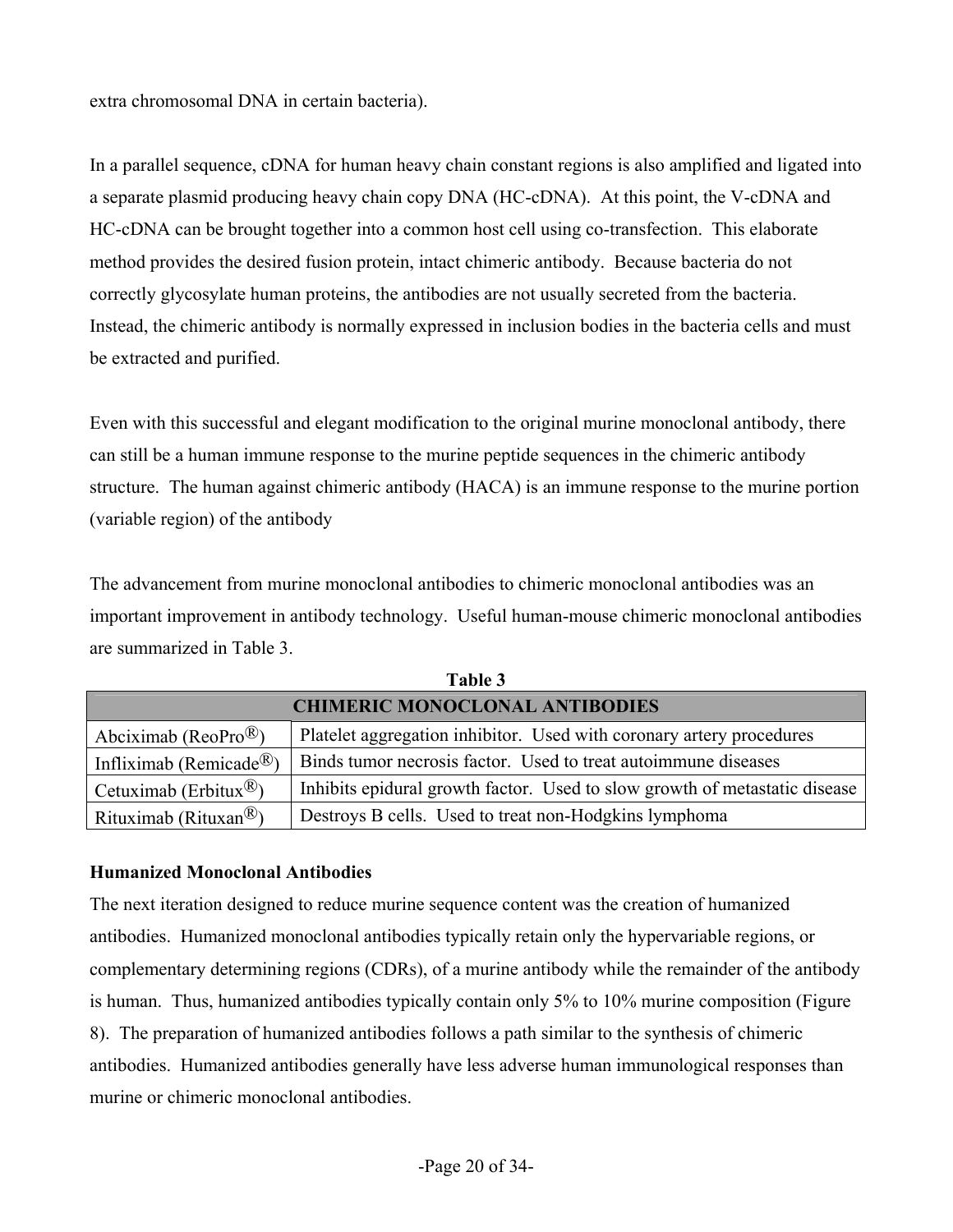Humanized monoclonal antibodies typically are synthesized by grafting murine CDRs to a human antibody. Using recombinant DNA technology, human immunoglobulin light and heavy chain genes can be amplified by polymerase chain reaction. The resulting human lymphoid cDNA library can be used as a template for in-vitro synthesis of the entire antibody, except for the CDRs. Murine CDRs are cloned and grown in parallel. The respective genes can then be spliced into vector DNA and incorporated into bacteria for growth. To streamline the process, often both human cDNA - and murine cDNA - containing vectors can be incorporated into the same bacterial cell (co-transfection) and an intact humanized monoclonal antibody can be produced. As with chimeric antibodies, humanized antibodies must be extracted from bacterial cultures and purified.

One problem sometimes encountered with both chimeric and humanized monoclonal antibodies is the retention of the combining region conformational integrity. A single amino acid residue (not related to antigen binding) in the Fc or variable region C-terminal area causes the otherwise ideal CDR to be slightly altered in its three-dimensional conformation. Altering the alignment of a selected CDR residue by even a few degrees can drastically change the antibody's binding affinity and avidity, lowering the binding efficiency of the chimeric or humanized antibody. Minor alterations in the framework residue cDNA are needed to restore or improve the murine antibody-epitope binding. The synthesis process of expressing humanized antibodies may also lead to improper or nonexistent glycosylation. Glycosylation of the Fc is important in solubility, serum clearance, and general pharmacokinetics of antibodies.



**Figure 8.** Relative Murine vs Human Content of Various Types of Monoclonal Antibodies

Humanized antibodies are less likely to elicit an immune response than murine or chimeric monoclonal antibodies. The improvement of humanized over both murine and chimeric antibodies has been enthusiastically accepted. The ideal goal is use pure human antibodies for antibody applications, especially those used in in-vivo procedures. Examples of useful humanized monoclonal antibodies are presented in Table 4.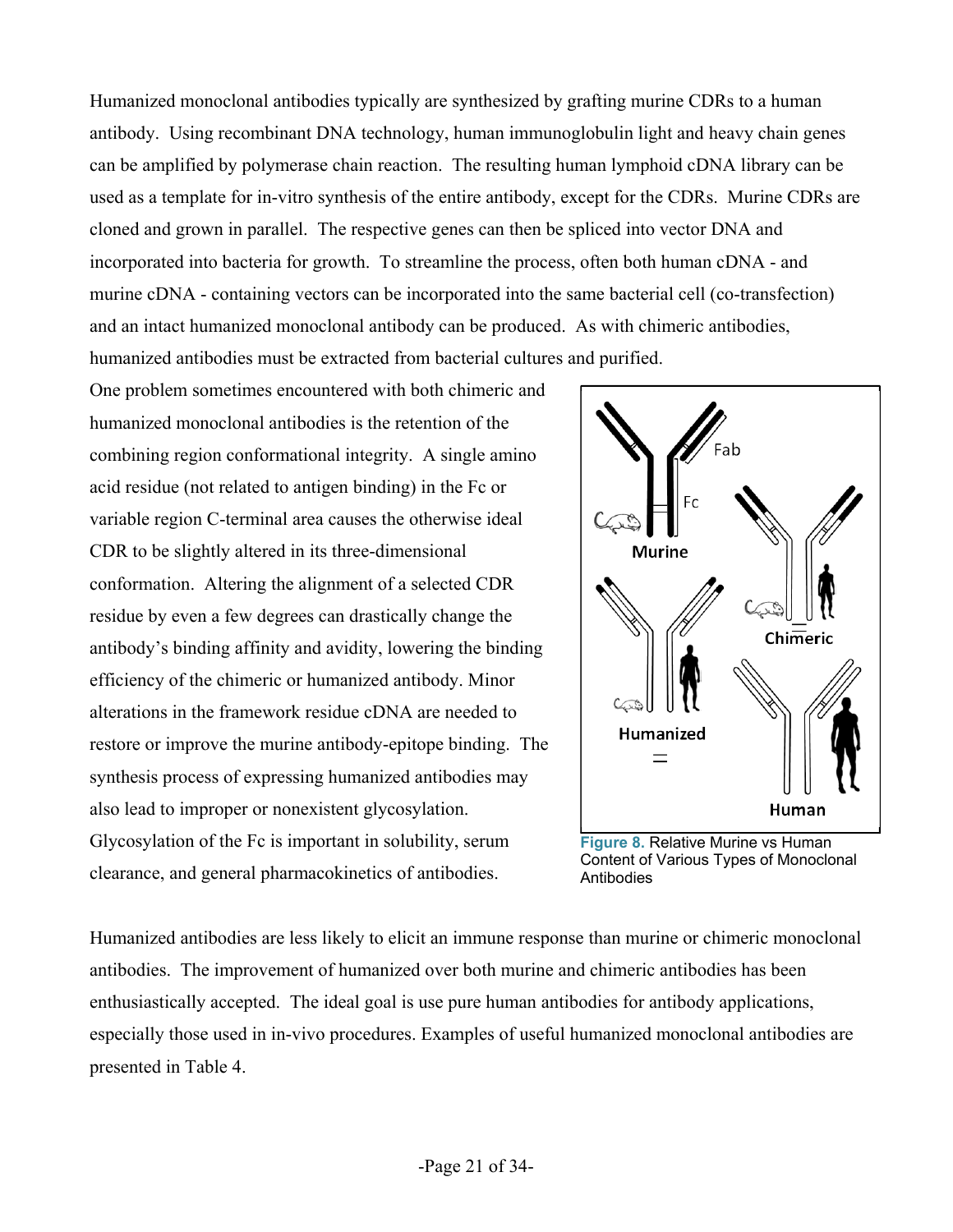| Table 4                                |                                                                                                           |  |  |
|----------------------------------------|-----------------------------------------------------------------------------------------------------------|--|--|
| <b>HUMANIZED MONOCLONAL ANTIBODIES</b> |                                                                                                           |  |  |
| Palivizumab (Synagis $^{\circledR}$ )  | Prevention of respiratory syncytial virus (RSV) infections in infants                                     |  |  |
| Trastuzumab (Herceptin <sup>®</sup> )  | Treatment of HER2-positive metastatic breast cancer                                                       |  |  |
| ' Alemtuzumab (Campath <sup>®</sup> )  | Treatment of chronic lymphocytic leukemia (CLL), cutaneous T-cell<br>lymphoma (CTCL) and T-cell lymphoma. |  |  |

### **Human (Monoclonal) Antibodies**

Human monoclonal antibodies are fully, or nearly 100%, human in composition. The word *monoclonal* is technically not applicable to all synthetic human antibodies because some of the synthesis technologies do not employ hybridoma technology. There are two basic technologies employed to produce human antibodies: (1) genetically engineered, knockout or transgenic mice; and (2) use of phage display libraries.

Knockout mice are developed by harvesting embryonic stem cells from early stage fertilized mouse embryos. An existing gene is inactivated or "knocked out" by replacing it with an artificial piece of DNA. The altered stem cells are then grown into mice with an altered genomic profile. Inactivation of the ability to rearrange germ-line heavy and light chain configurations inhibits the mouse ability to make murine immunoglobulin and the corresponding murine B-cells. Substituting human heavy and light chain germ-line DNA can cause the knockout mouse to produce human B-cells which may produce human monoclonal antibodies. While technically challenging, the use of knockout mice to produce entirely human monoclonal antibodies is an emerging and promising technology.



**Figure 9:** Diagram of how some bacteriophages infect cells: this is not drawn to scale, bacteriophages are about 100 x smaller than bacteria. [CC-BY-SA-3.0; Released under the GNU Free Documentation License]

Human monoclonal antibodies engineered from transgenic mice strains have been reported to: (1) have affinity values toward antigens similar to human antibodies, (2) display pharmacokinetics equivalent to human antibodies, and (3) possess virtually nonexistent hypersensitivity responses compared to murine, chimeric and humanized monoclonal antibodies. As the technology for creating human monoclonal antibodies advances, approved diagnostic and therapeutic products will undoubtedly emerge.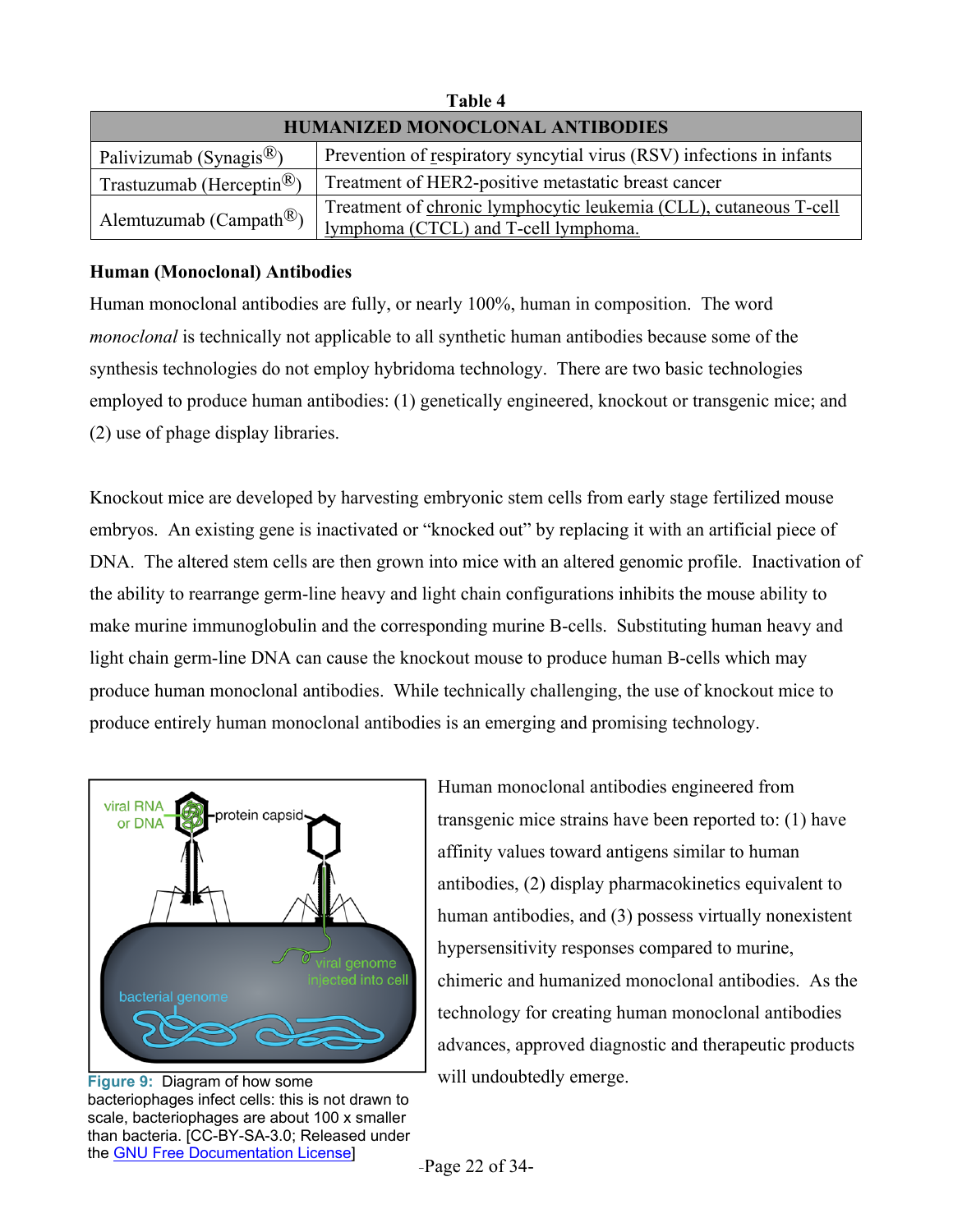Bacteriophages (or phages) are viruses that infect bacteria. Typical phages have hollow heads where phage DNA or RNA is stored as well as tails which bind to specific molecules on the surface of their target bacteria. The viral DNA is then injected through the tail into the host cell causing the rapid production of identical progeny phages (Figure 9). Eventually the new phages burst from the cell to and infect more bacteria.

Simplistically, specific antibody fragments are "displayed" by fusion into phage DNA structure. The phage display is rapidly reproduced using *E. coli* generating a large population (library) of antibody fragments specific for the target antigen. Each resulting phage has a functional antibody protein on its surface and contains the gene encoding the antibody incorporated into the phage genome. Recent advances using antibody phage display now make it possible to generate human monoclonal antibodies that recognize any desired antigen.

Adalimumab (HUMIRA®) was derived from phage display and was the first fully human monoclonal antibody drug to receive FDA approval in 2002. It is used to treat several conditions including rheumatoid and psoriatic arthritis, Crohn's disease, and ulcerative colitis. Table 5 lists representative human monoclonal antibody therapeutic agents.

| L'AVIC J                                                                        |                                                                                       |  |  |
|---------------------------------------------------------------------------------|---------------------------------------------------------------------------------------|--|--|
| HUMAN MONOCLONAL ANTIBODY AGENTS                                                |                                                                                       |  |  |
| Panitumumab (Vecitibix <sup>®)</sup>                                            | Treatment of EGFR expressing, metastatic colorectal cancer                            |  |  |
| Golimumab (Simponi®)<br>Blocks $TNF-\alpha$ . Treatment of rheumatoid arthritis |                                                                                       |  |  |
| Canakinumab (Ilaris <sup>®)</sup>                                               | Blocks interleukin-1 $\beta$ . Treatment of Cryopyrin-Associated Periodic<br>Syndrome |  |  |
| Ustekinumab (Stelara <sup>®</sup> )                                             | Blocks interleukin 12 $\&$ 23. Treatment for plaque psoriasis                         |  |  |

**Table 5** 

# **Nomenclature**

Because of the growing prominence of monoclonal antibodies in medicine, the United States Adopted Name (USAN) Council has provided guidelines for nomenclature. In 2011, the USAN Council updated the original guidelines. These are summarized in Table 6. The name for a monoclonal antibody is formatted as

PREFIX – TARGET - SOURCE SPECIES – SUFFIX Prefix: a unique prefix used to identify the product Target: usually a three-letter identifier for the disease or target Source species: 1 or 2 letter identifier of animal source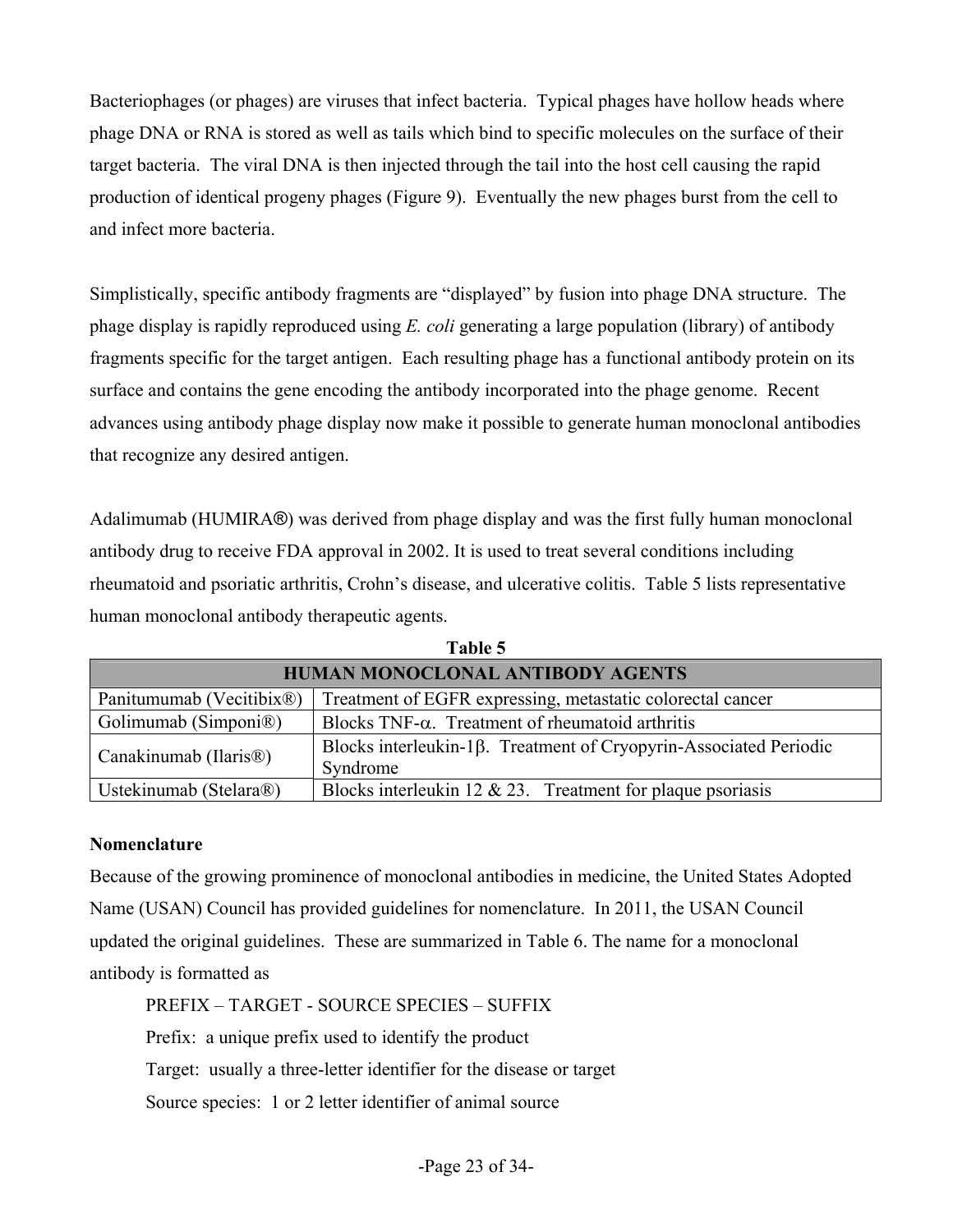Suffix: for monoclonal antibodies is *mab* 

For example, the product rituximab (Rituxan) was the first chimeric monoclonal antibody approved in the United States for treatment of malignancy. The name can be translated as:

 $ri =$ unique prefix  $tu = tumor$  $xi =$ chimeric mab = monoclonal antibody

This is a chimeric (human-mouse) monoclonal antibody that targets CD20 on B cells. It is used to treat NHL and pre-B-Cell acute lymphoblastic leukemia.

If the antibody is radiolabeled, the isotope symbol and mass number are placed before the antibody USAN name and a separate word is used to identify the conjugate between the radioactive label and the monoclonal antibody. An example of a radiolabeled monoclonal antibody  $90Y$ -ibritumomab tiuxetan (Zevalin) is interpreted as

 $Y-90$  labeled = isotope and number  $ibri = unique prefix$  $tum = tumor$  $o =$  murine  $mab =$ monoclonal antibody  $t$ iuxetan = the conjugate

This is a murine monoclonal antibody that targets CD20 on B cells radiolabeled with yttrium-90 by chelation of tiuxetan. It is used to treat non-Hodgkin's lymphoma.

# **ANTIBODY FRAGMENTS**

Antibody fragments were originally derived from enzyme digestion of intact antibodies (See Figure 5) producing the Fc, Fab and F (ab')<sub>2</sub> products. Production of antibody fragments has become more sophisticated. In some diagnostic and therapeutic situations, antibody fragments, namely Fab and  $F(ab')$ <sub>2</sub> fragments, are attractive. These fragments can be made from enzyme digests of intact antibodies or synthesized using recombinant DNA technology, circumventing hybridoma and the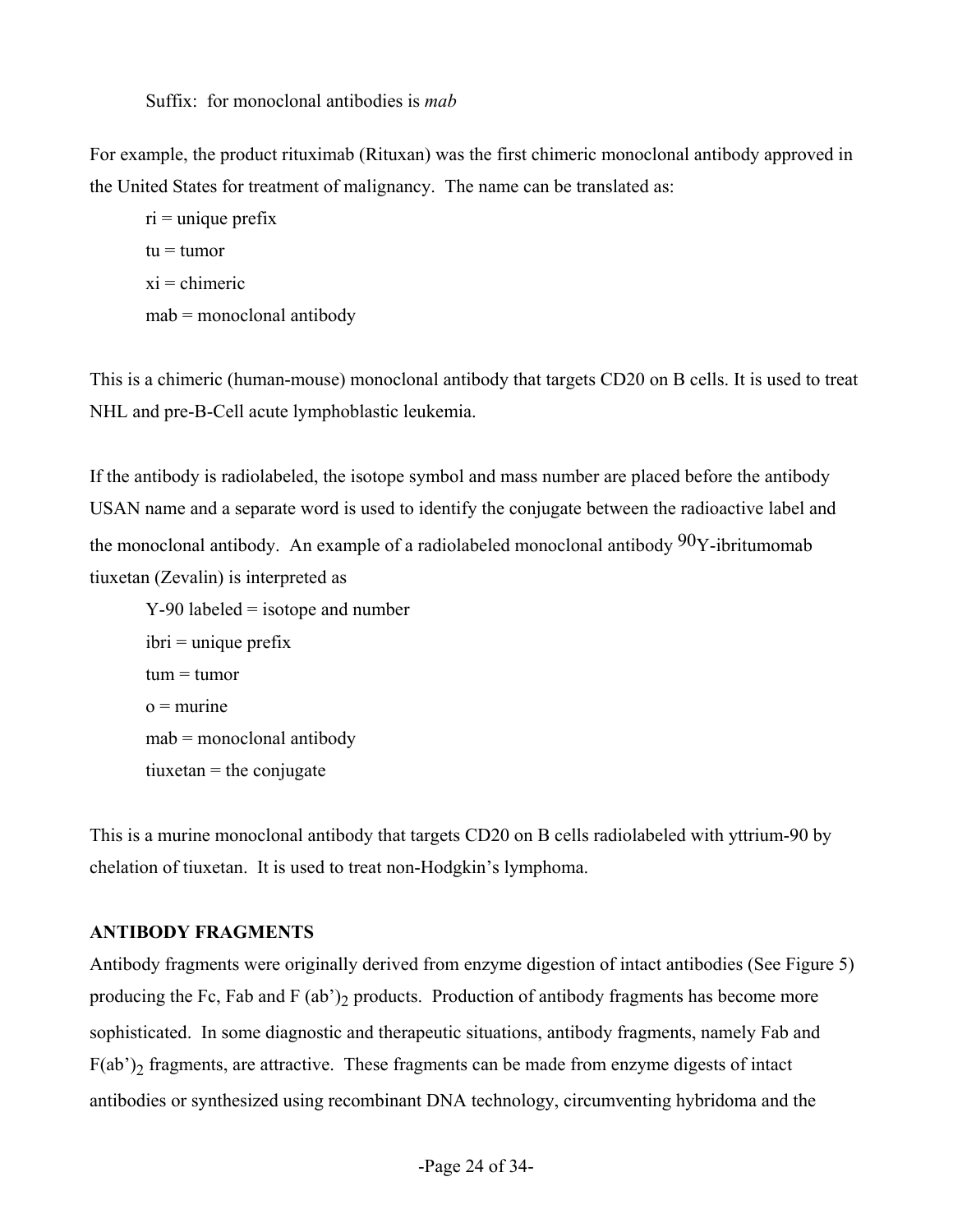drawbacks of whole antibodies. Fragments are easier to manipulate genetically and express in bacterial systems.

The smaller fragments penetrate tissue better and faster, clear the general circulation faster, and are eliminated more completely with less hepatic binding than whole antibodies. These smaller molecules tend to have better penetration into solid tumors than whole antibodies. Generally there is faster systemic clearance than that of intact monoclonal antibodies. While this is a desirable feature, it should be noted that faster clearance sometimes comes with a price, such as increased renal exposure. Fragments are often useful when specific faster tissue penetration and rapid clearance are preferred, as in tumor imaging. Fragments entirely of human peptide sequences present less of an immunogenic target for the patient.

| Table 6                                      |                             |  |  |
|----------------------------------------------|-----------------------------|--|--|
| NOMENCLATURE FOR NAMING MONOCLONAL           |                             |  |  |
| <b>ANTIBODY PRODUCTS</b>                     |                             |  |  |
| <b>Target</b>                                | <b>Source Species</b>       |  |  |
| $tu/t = tumors$                              | $a = rat$                   |  |  |
| $\left  i \right  = \text{immunomodulators}$ | $axo = rat$ -mouse chimer   |  |  |
| $ba/b = bacterial$                           | $e =$ hamster               |  |  |
| $ci/c = cardiovascular$                      | $i =$ primate               |  |  |
| $fu/f = antifungal$                          | $zu =$ humanized            |  |  |
| $ki/k =$ interleukins                        | $o = mouse$                 |  |  |
| $ne/n = Neurons$ as targets                  | $xi =$ chimeric             |  |  |
| $\text{so/s} = \text{bone}$                  | $xizu =$ chimeric-humanized |  |  |
| $vi/v = viruses$ , antiviral targets         | $u =$ fully humanized/human |  |  |

An early fragment useful in medicine is digoxin immune Fab ( $\text{Digital}^{(1)}$ ) used to treat digoxin toxicity. Other non-radiolabled antibody fragments include crotalinae polyvalent immune Fab (CroFab®) an antivenom for four North American snakes and afelimomab **(**Segard®) under investigation for use in patients with severe sepsis. To date, radiolabeled antibody fragments have been restricted to experimental applications or products that have been withdrawn from the market. However, there is little doubt that fragments will eventually find more accepted uses in nuclear medicine.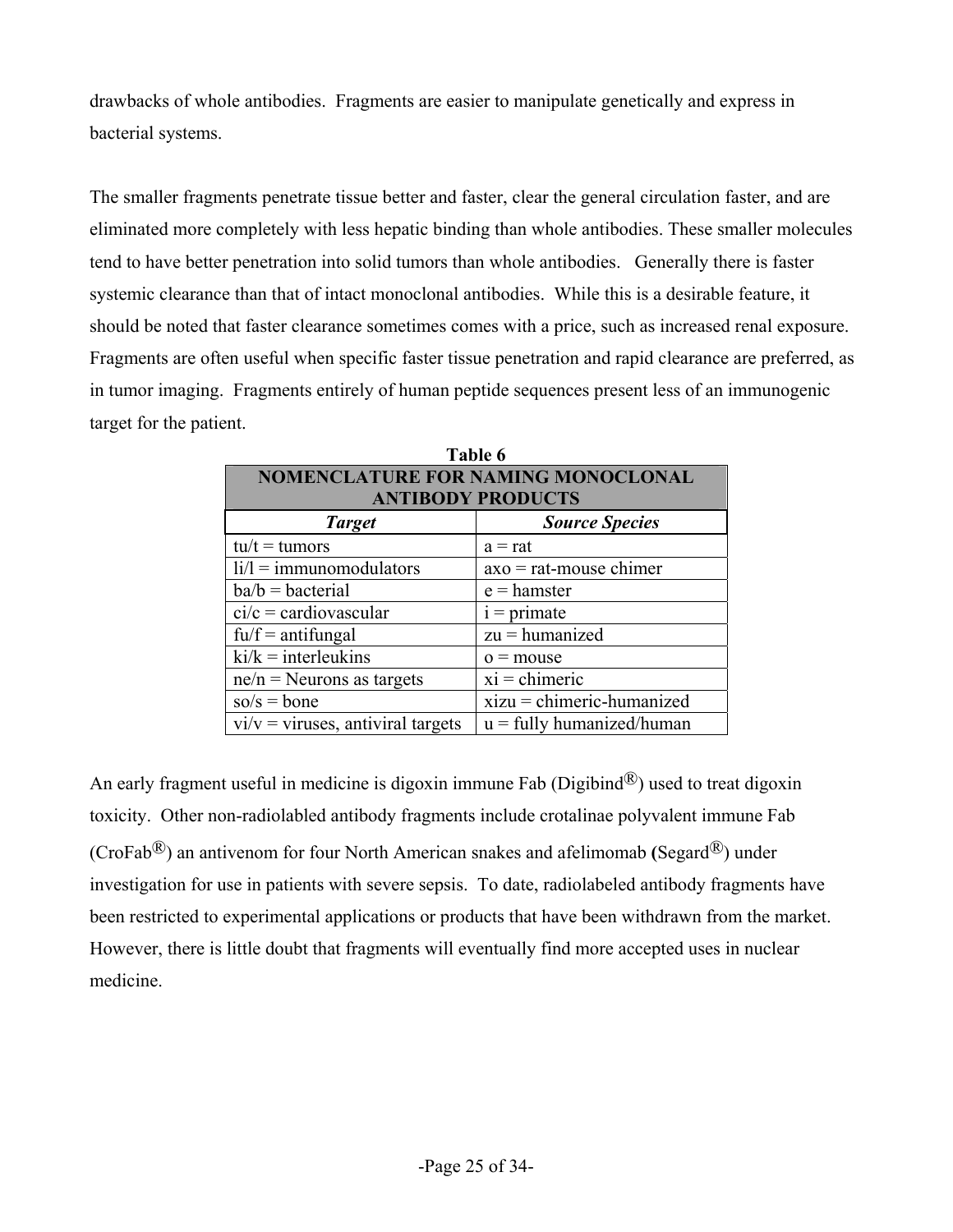#### **RADIOLABELING OF MONOCLONAL ANTIBODIES AND ANTIBODY FRAGMENTS**

The exploration of radiolabeled antibodies has made considerable progress since the first reported use of radiolabeled antibody for imaging in 1948. Biotechnology is addressing the obstacles to successful clinical use of radiolabeled antibodies. Techniques have improved uptake in target tissue and made progress in eliminating adverse immune reactions. Radiolabeled site-specific antibodies shows promise in evaluating metastatic disease and monitoring therapeutic outcomes. Labeling with cytotoxic radionuclides can deliver lethal radiation doses to tumors but sparing normal tissue.

### **Radionuclide Considerations**

Gamma and positron-emitting isotopes are useful for radiolabeling antibodies for diagnostic imaging purposes. The half-life of the radionuclide must be matched to the pharmacokinetic properties of the selected antibody. Radionuclides with longer half-lives (e.g., In-111, I-131 or I-124) are suitable for labeling intact antibodies that require several days to reach maximum tumor uptake and be cleared from the circulation. Rapidly cleared fragments may use nuclides with shorter half-lives such as Tc-99m, I-123, Cu-64 or Y-86. Positron-emitters such as F-18 and Ga-68 may be useful for labeling fragments with very rapid uptake and clearance, while radiolabeling with ultra short half-life O-15, N-13 and C-11 is not feasible.

Radionuclides suitable for therapeutic purposes are selected for their damaging particulate emissions. Emissions of alpha-particles, beta-particles or Auger and conversion electrons are weighted on their range in tissue and their linear energy transfer (LET). Alpha particles have the highest LET and travel 50-100 m (5-10 cell diameters) in tissue. Radionuclides such as At-211, Bi-212, or Ac-225 are useful in treating small clusters of cancer cells or micrometastases. Beta emitters have greater penetration (200-1200 cell diameters) but deliver less energy over the penetration track. The long range allows for greater irradiation of distant nontargeted tumor cells via the crossfire effect. This is advantageous in treating large lesions. Useful beta-emitters include I-131, Y-90, Re-186/Re-188 and Lu-175. Auger electrons travel less than one cell diameter, but deliver high LET. Cell death requires that the antibody be internalized into cells, preferably into the DNA. Auger electron-emitting radionuclides include I-123, In-111 and Ga-67.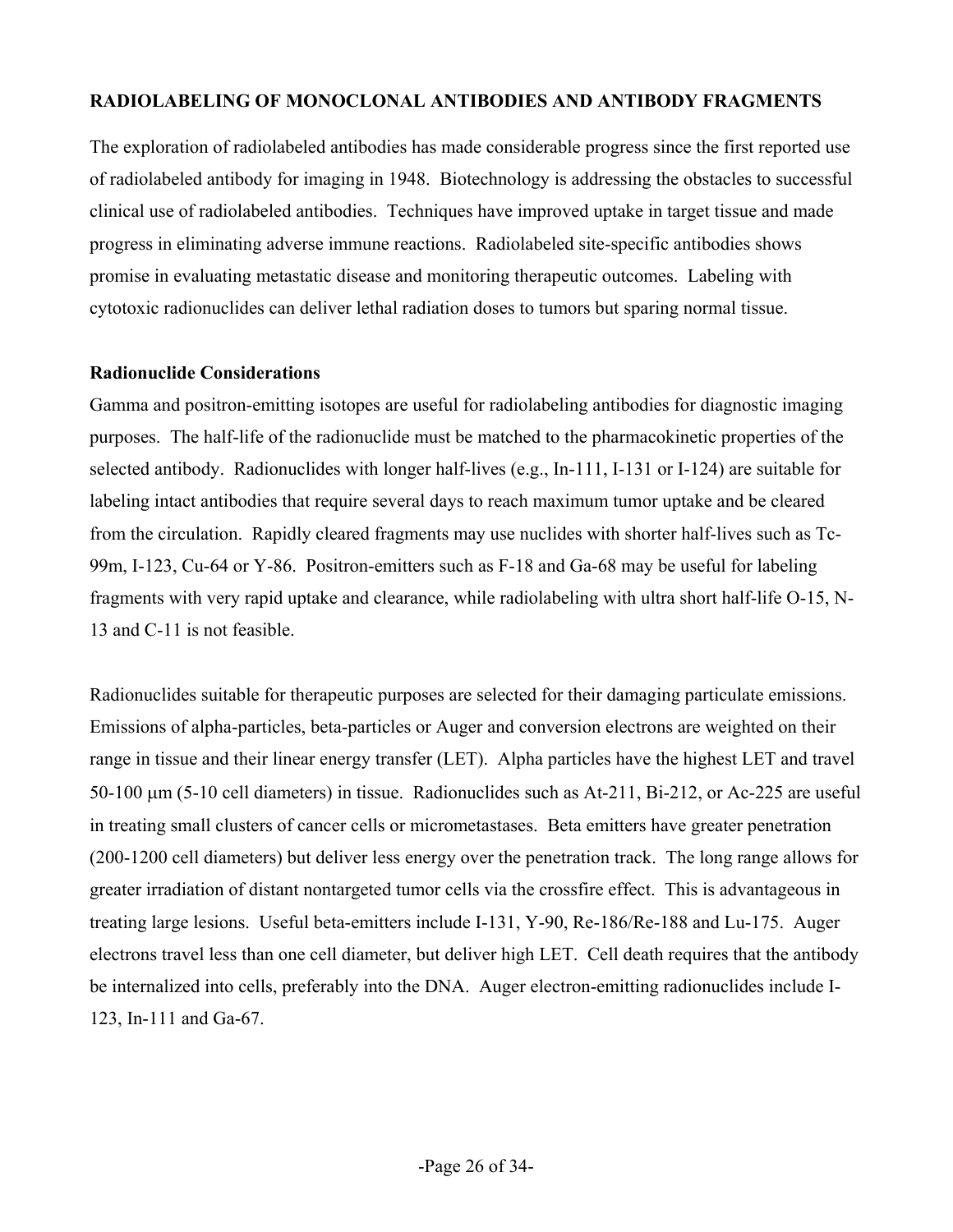#### **Radiolabeling Methods**

#### **Halogens**

Radiohalogens used to radiolabel antibodies include: I-123, I-124, I-131, Br-76, F-18 and At-211. There are direct and indirect methods of radiohalogenation. Direct radioiodination requires the oxidation of iodine using chloramine-T or Iodo-Gen for electrophilic substitution into tyrosine amino acids in antibodies. Monoclonal antibodies labeled with direct iodination are unstable in vivo due to proteolysis, deiodination, and loss of radioactivity from cells. Attempts to directly label antibodies with other halogens have resulted in similar challenges.

Indirect methods of radiohalogenation involve the use of a bifunctional chelate. The radiohalogen is attached to an intermediate compound that conjugates with the antibody. The principle antibody functional groups used in conjugation reactions are amines, sulfhydryls, and carbohydrates. Radiolabeling with halogens requires multiple steps of manipulation of the radionuclide prior to conjugation with the antibody. The complexity of the labeling process has limited commercial development of radiohalogenated antibodies or antibody fragments. The therapeutic agent I-131 tositumomab (Bexxar<sup>®</sup>) is an example of a radioiodinated antibody. It is used in treating non-Hodgkin's lymphoma.

#### **Radiometals**

Technetium-99m can be attached to antibodies or fragments by either direct or indirect methods. Intact monoclonal antibodies can be labeled directly by first reducing of the disulfide bonds to free thiols. The reduced antibody then labels with transchelation of the Tc-99m from Tc-99m glucoheptonate or Tc-99m MDP. Indirect methods of labeling involve conjugation of a bifunctional chelate (e.g., DTPA) to the antibody. Reduced Tc-99m complexes with the conjugate and is more stable than direct-labeled antibody. An alternative method involves modifying the antibody with an HYNIC (6 hydrazinonicotinic acid) group and labeling it by ligand exchange with Tc-99m glucoheptonate. Both direct and indirect labeling methods have been adapted for commercial kit formulations.

Other radiometals such as In-111, Y-90, Ga-67 and 68, Cu 64, and Lu-177 are successful in radiolabeling intact antibodies as well as antibody fragments through use of a bifunctional chelating agent. A bifunctional chelating agent possesses two functionalities. One portion chelates the metallic radionuclide. The other portion contains a reactive functional group that binds to specific location(s) on the antibody. In general, the antibody or fragment is reacted with the linker and the metallic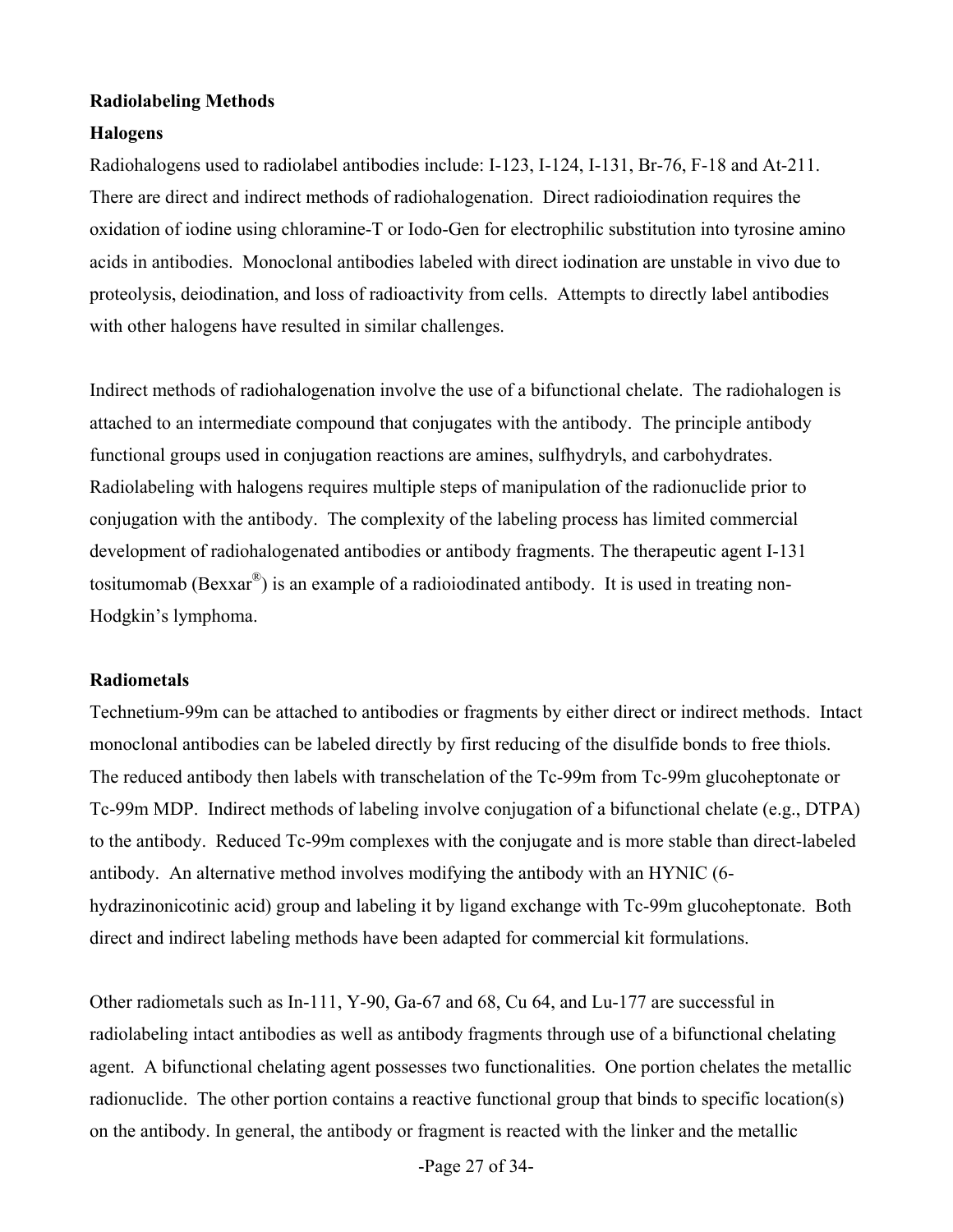radionuclide is then added to form the final conjugate. Effective linkers include ethylenediamine tetraacetic acid (EDTA), diethylenetriamine pentaacetic acid (DTPA) and 1,4,7,10 tetraazacyclodecane-1,4,7,10-tetraacetic acid (DOTA).

The radiolabeling of antibodies and fragments is a careful balance of the physical characteristics of the isotope, the limitations of the labeling method, in vivo stability of the radiolabeled conjugate and the pharmacokinetics of both the conjugate and the radionuclide. Research continues to explore more successful methods for radiolabeling monoclonal antibodies and appropriate fragments.

# **MONOCLONAL ANTIBODIES AS APPROVED DRUGS**

The development of clinically useful radiolabeled monoclonal antibodies has been a slow process challenged by obstacles. Persistent efforts by scientists and clinicians have improved uptake in target tissue, reduced adverse reactions and toxicities, and developed successful radiolabeling techniques. Advances in biotechnology, especially genetic engineering, provide methods to manipulate the antibody molecule to produce human antibodies.

To date only a handful of radiolabeled antibodies have received FDA approval. However, more than 20 non-labeled human antibody therapeutic agents have been approved by the FDA since 2000. This supports the potential of radiolabeled antibodies as a major diagnostic and therapeutic opportunity.

A brief summary of radiolabeled antibodies that have received FDA approval is provided. While many of the agents have been removed from the commercial market, each contributed to the ongoing research in successful radiolabeling.

**In-111 capromab pendetide (ProstaScint®)** is a murine monoclonal antibody conjugated to a chelator in kit form to which In-111 is added. ProstaScint, approved in 1996, is a diagnostic imaging agent in newly-diagnosed patients with biopsy-proven prostate cancer, thought to be clinically-localized after standard diagnostic evaluation (e.g. chest x-ray, bone scan, CT scan, or MRI), who are at high-risk for pelvic lymph node metastases.

**Y-90 ibritumomab tiuxetan (Zevalin™)** was the first radioimmunoconjugate approved as an anticancer agent in 2002. Ibritumomab is a murine monoclonal antibody linked to tiuxetan and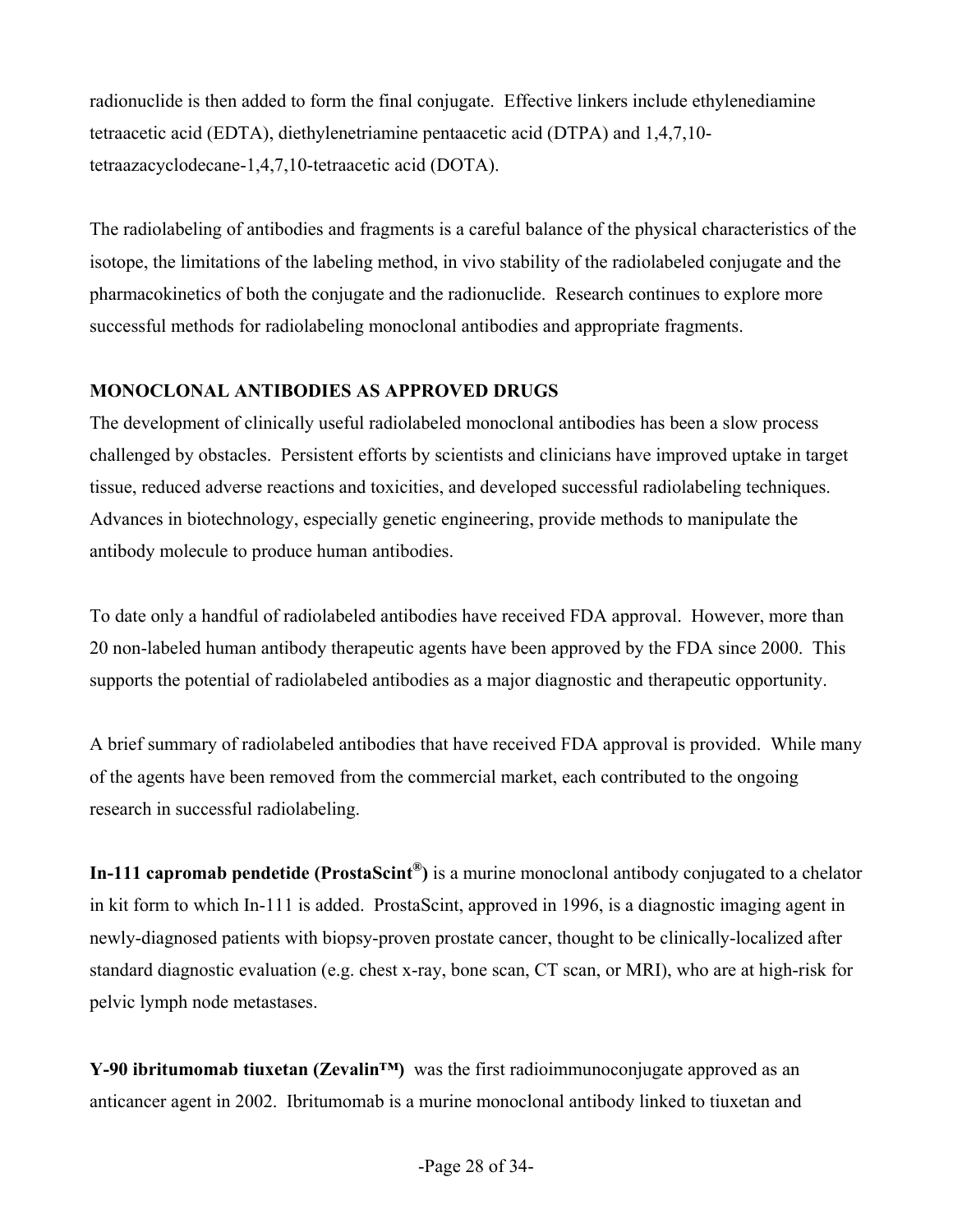available in kit form to which Y-90 is added. The monoclonal antibody targets the CD20 antigen found on the surface of mature B cells and B-cell tumors and delivers cytotoxic radiation directly to malignant cells. Zevalin is indicated for the treatment of relapsed or refractory low grade, follicular, or transformed B-cell non-Hodgkin's lymphoma. This indication includes patients with Rituxan (rituximab)-refractory follicular NHL. Zevalin has been approved as part of a therapeutic regimen involving Rituxan. The requirement for a pre-treatment dosimetry dose using In-111 ibritumomab tiuxetan has been discontinued.

**Tc-99m arcitumomab (CEA-Scan)** was a murine Fab' (modified Fab with some Fc) fragment available in kit form for direct labeling with Tc-99m. CEA-Scan was approved for diagnostic imaging of colorectal cancer. 99mTc arcitumomab binds carcinoembryonic antigen (CEA,) an antigen that is expressed on the cell surface of several types of tumors, including colorectal tumors. The manufacturer discontinued commercialization of CEA-Scan.

**In-111 satumomab pendetide (OncoScint CR/OV®)** was a murine monoclonal antibody specific for tumor-associated glycoprotein (TAG-72), a cell surface antigen associated with almost all colorectal and ovarian adenocarcinomas. The kit form included the antibody conjugated with DTPA as a linker for the added In-111. The manufacturer discontinued commercialization of OncoScint in 2006 stating that the market was negatively affected by positron emission tomography (PET), which had been shown to have similar or higher sensitivity.

**Tc-99m sulesomab (LeukoScan®)** is a murine Fab fragment specific for NCA-90, a surface antigen on activated granulocytes. Available in kit form, Tc-99m is added for direct labeling of the antibody. LeukoScan is indicated for the diagnostic localization of infection and inflammation in bone in patients with suspected osteomyelitis. It has received approval in Europe but is not available in the US.

**Tc-99m fanolesomab (NeutroSPEC™)** was a murine IgM monoclonal antibody prepared in kit form for direct Tc-99m labeling. The approval indication was for imaging of patients with equivocal signs and symptoms of appendicitis who are five years of age or older. The decision to suspend marketing was based on the life-threatening nature of reported adverse events and the availability of other means to diagnose appendicitis with fewer risks.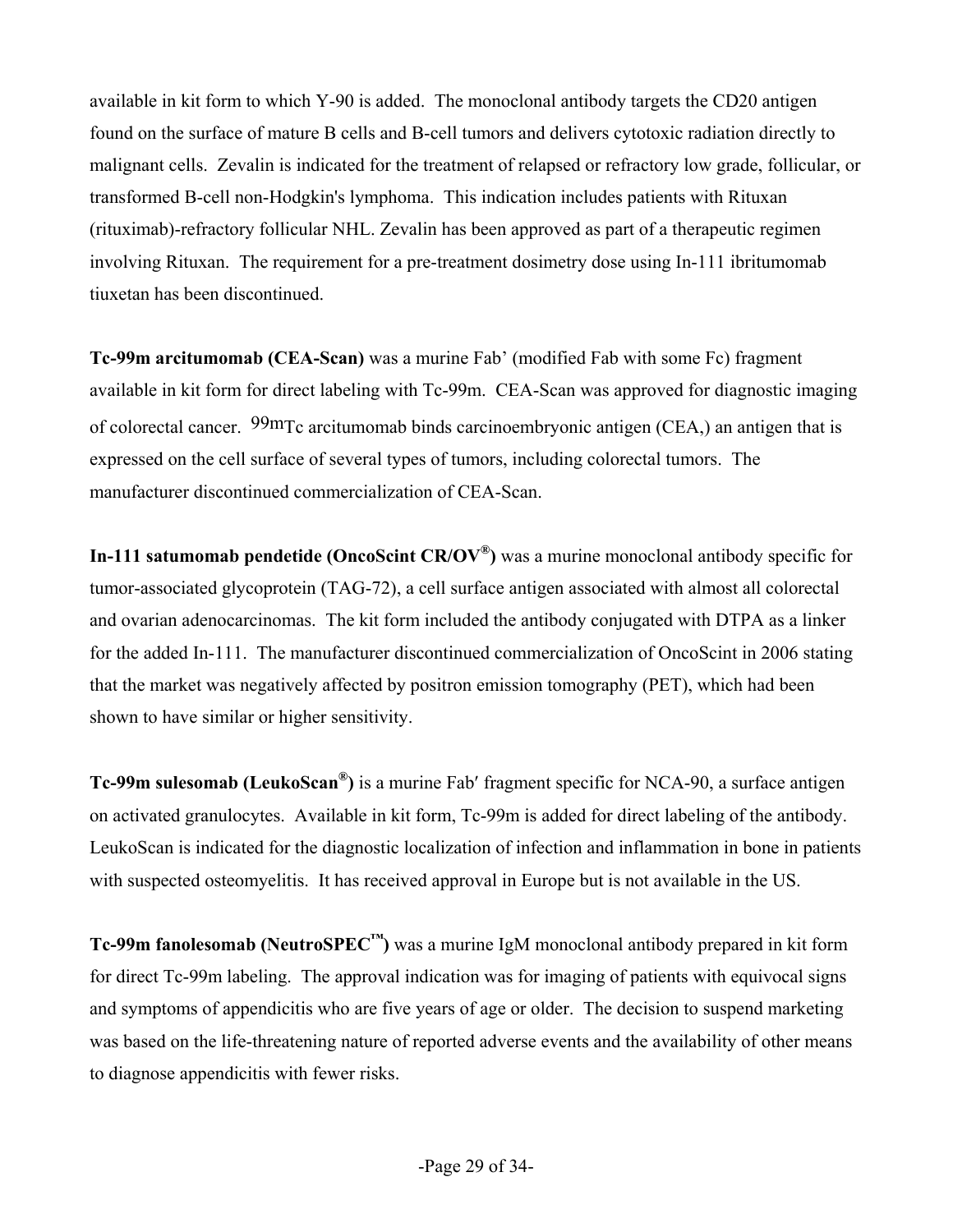**I-131 tositumomab (Bexxar®)** Tositumomab is a murine IgG2a anti-CD20 antibody indicated for the treatment of patients with CD20-positive relapsed or refractory, low grade, follicular, or transformed non-Hodgkin's lymphoma that have progressed during or after rituximab therapy, including patients with rituximab-refractory non-Hodgkin's lymphoma. Bexxar is produced by direct radioiodination of the antibody. It is available as a ready-to-use product and requires only calculation of the patient dose. A dosimetry image is required before administration of the therapeutic dose. Commercial distribution of the product is limited to specific production dates..

# **SUMMARY**

Radiolabeled tumor-selective monoclonal antibodies have proven to be useful in the localization and assessment of metastatic disease and are emerging as indicators of therapeutic progress. The concept of localizing a cytotoxic radionuclide to a specific cancer cell offers alternatives to conventional forms of therapy. This introduction to monoclonal antibodies and the processes for radiolabeling antibodies for use in detection and treatment of disease provides only a brief overview of the promises and hurdles in creating tumor-selective radiolabeled antibodies. The reader is encouraged to further explore the possible opportunities for nuclear pharmacy in developing and providing such novel products.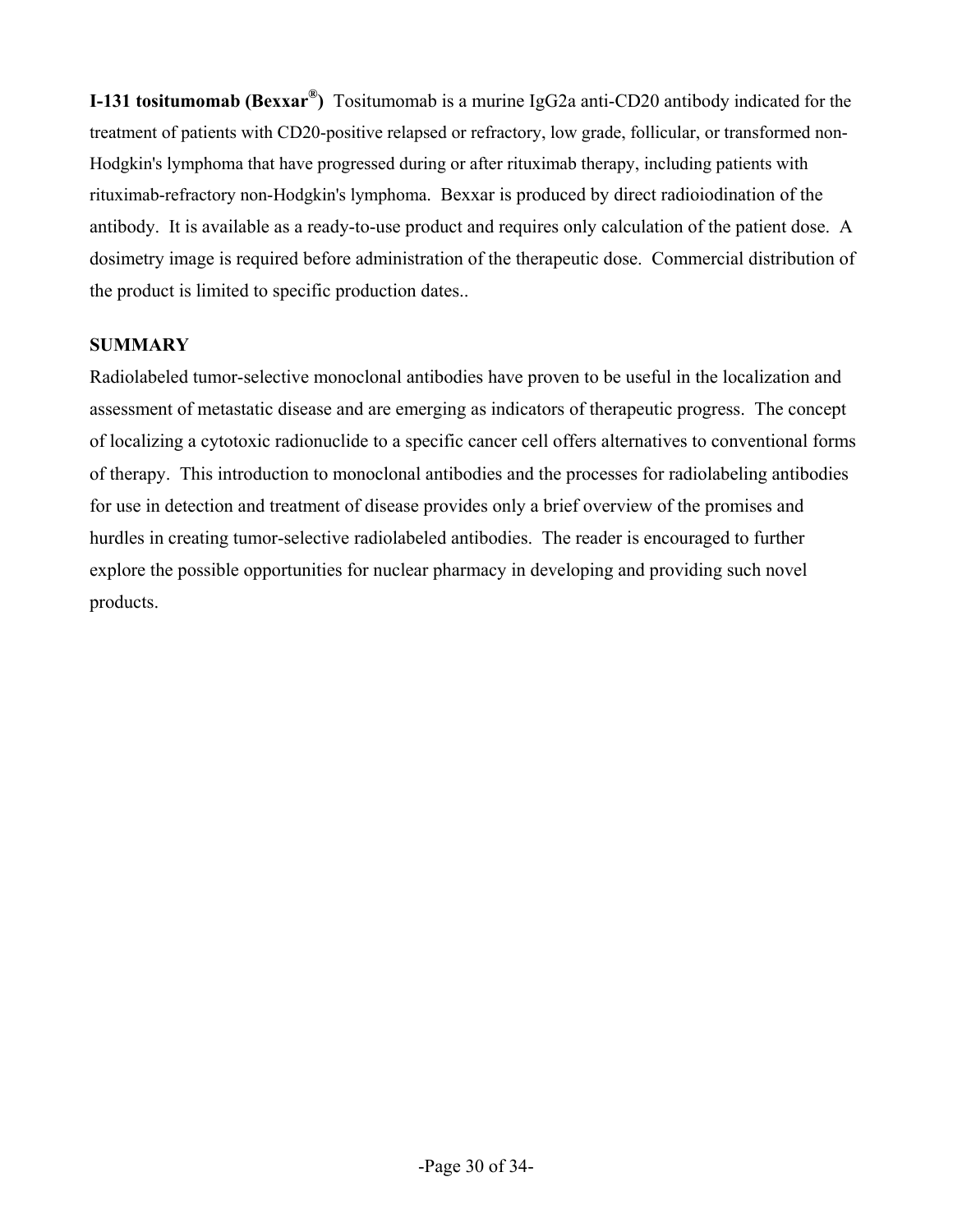### **REFERENCES**

#### **Books**

- 1. International Atomic Energy Agency. *Clinical Translation of Radiolabelled Monoclonal Antibodies and Peptides. IAEA Unman Health Series 8.* Vienna: IAEA, 2009.
- 2. Kindt TJ, Goldsby RA, Osborne BA. *Kuby Immunology*, 6<sup>th</sup> ed. New York: W.H. Freeman & Company; 2006.
- 3. Paul WE, ed. *Fundamental Immunology*. 6<sup>th</sup> ed. Philadelphia, PA: Lippincott Williams & Wilkins; 2008.
- 4. Reilly, RM. *Monoclonal Antibody and Peptide-Targeted Radiotherapy of Cancer.* Hoboken, NJ, John Wiley & Sons Inc., 2010.

### **Journal Articles**

- 5. Bethge WA, Sandmaier BM. Targeted cancer therapy using radiolabeled monoclonal antibodies. *Technology in Cancer Research & Treatment*. 2005, 4(4): 393-405.
- 6. Dalle S, Thieblemont C, Thomas L, Dumontet C. Monoclonal antibodies in clinical oncology. *Anti-Cancer Agents in Medicinal Chemistry*. 2008, 8(5): 523-532.
- 7. Hansel TT, Kropshofer H, Singer T, et al. The safety and side effects of monoclonal antibodies. *Nature Reviews Drug Discovery*. 2010, 9: 325-338.
- 8. James ML, Gambhir SS. A molecular imaging primer: Modalities, imaging agents, and applications. *Physiological Reviews*. 2012, 92(2): 897-965.
- 9. Malviya G, Signore A, Lagana B, Dierckx RA. Radiolabelled peptices and monoclonal antibodies for therapy decision making in inflammatory diseases. *Current Pharmaceutical Design*. 2008, 14(24): 2401-2414.
- 10. Nelson AL, Dhimolea E, Reichert JM. Development trends in human monoclonal antibody therapeutics. *Nature Reviews Drug Discovery*. 2010, 9: 767-774.
- 11. Oldham RK, Dillman RO. Monoclonal Antibodies in Cancer Therapy. *Journal of Clinical Oncology*, 2008, 26(11): 1774-1777.
- 12. Sharkey RM, Goldenberg DM. Perspectives on cancer therapy with radiolabeled monoclonal antibodies. *Journal of Nuclear Medicine*. 2005, 46(1) suppl; 115S-127S.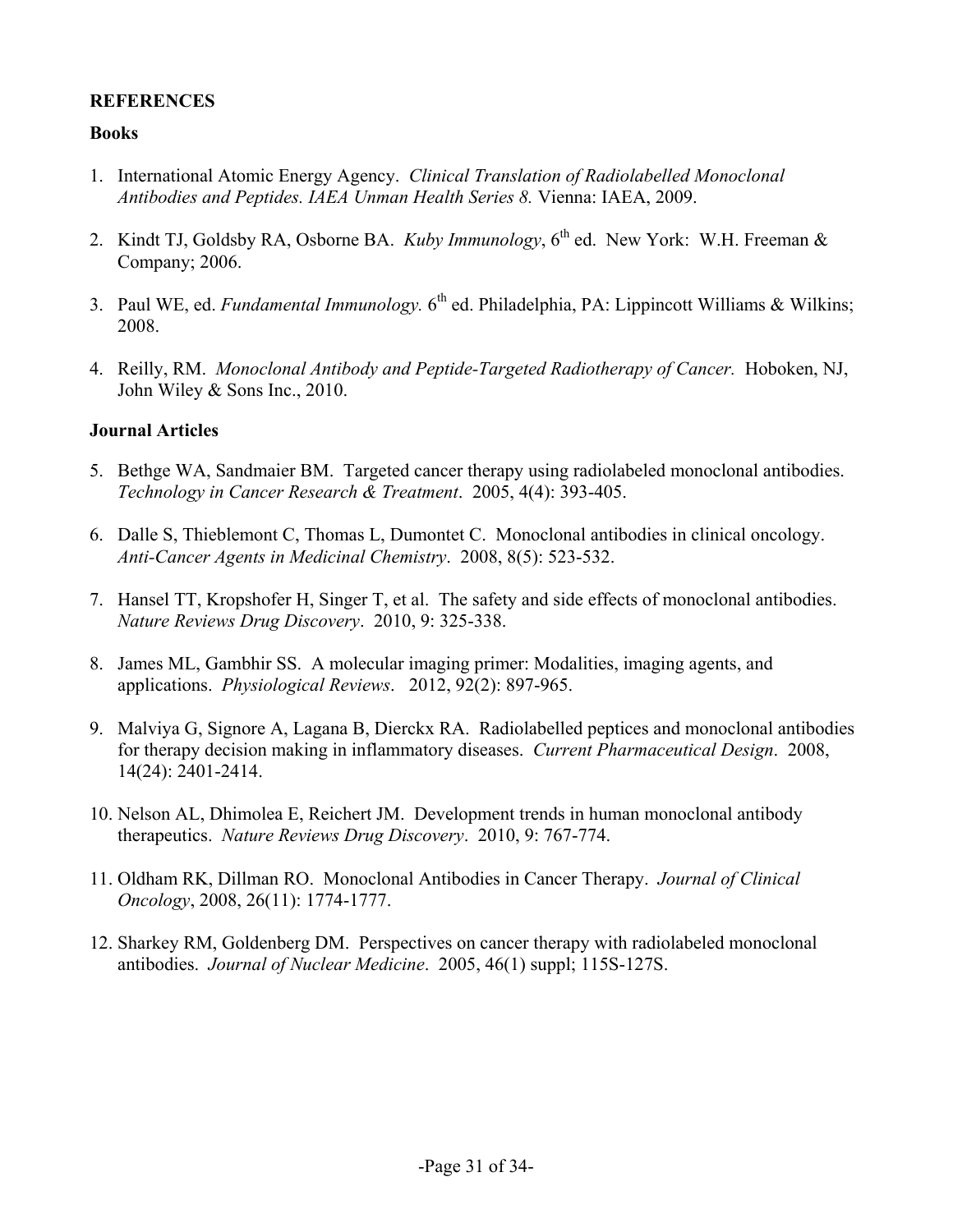### **ASSESSMENT QUESTIONS**

- 1. Adaptive immunity differs from innate immunity in that only adaptive immunity
	- a. reacts to foreign substances.
	- b. has limited specificity in response.
	- c. responds immediately.
	- d. has capacity for memory.
- 2. Which of the following is specific to humoral immunity?
	- a. T lymphocytes
	- b. Cytokines
	- c. Antibodies
	- d. Intracellular virus
- 3. Antibody secretion is a direct product of which cell type?
	- a. Plasma B-cell
	- b. Memory B-cell
	- c. Activated B-cell
	- d. Pro-B-cell
- 4. Which region of the antibody determines antigenic specificity?
	- a. Variable region
	- b. Constant region
	- c. Heavy chain(s)
	- d. Light chain(s)
- 5. Isotypes refer to variations in the
	- a. Light chain variable region
	- b. Light chain constant region
	- c. Heavy chain variable region
	- d. Heavy chain constant region
- 6. The carbohydrates along the Fc region affect all of the following except binding to
	- a. Antitgen serum clearance
	- b. Antigen binding
	- c. Antigen solubility
	- d. Antigen
- 7. Cleavage of an antibody molecule by the protease papain produces which of the following:
	- a. An antigen binding site and two constant regions
	- b. Two heavy-light chain dimmers
	- c. Two FAB fragments and one Fc fragment
	- d. An antibody without carbohydrates
- 8. Hybridomas are used to provide ongoing supplies of which antibody type?
	- a. Chimeric
	- b. Humanized
	- c. Murine
	- d. Human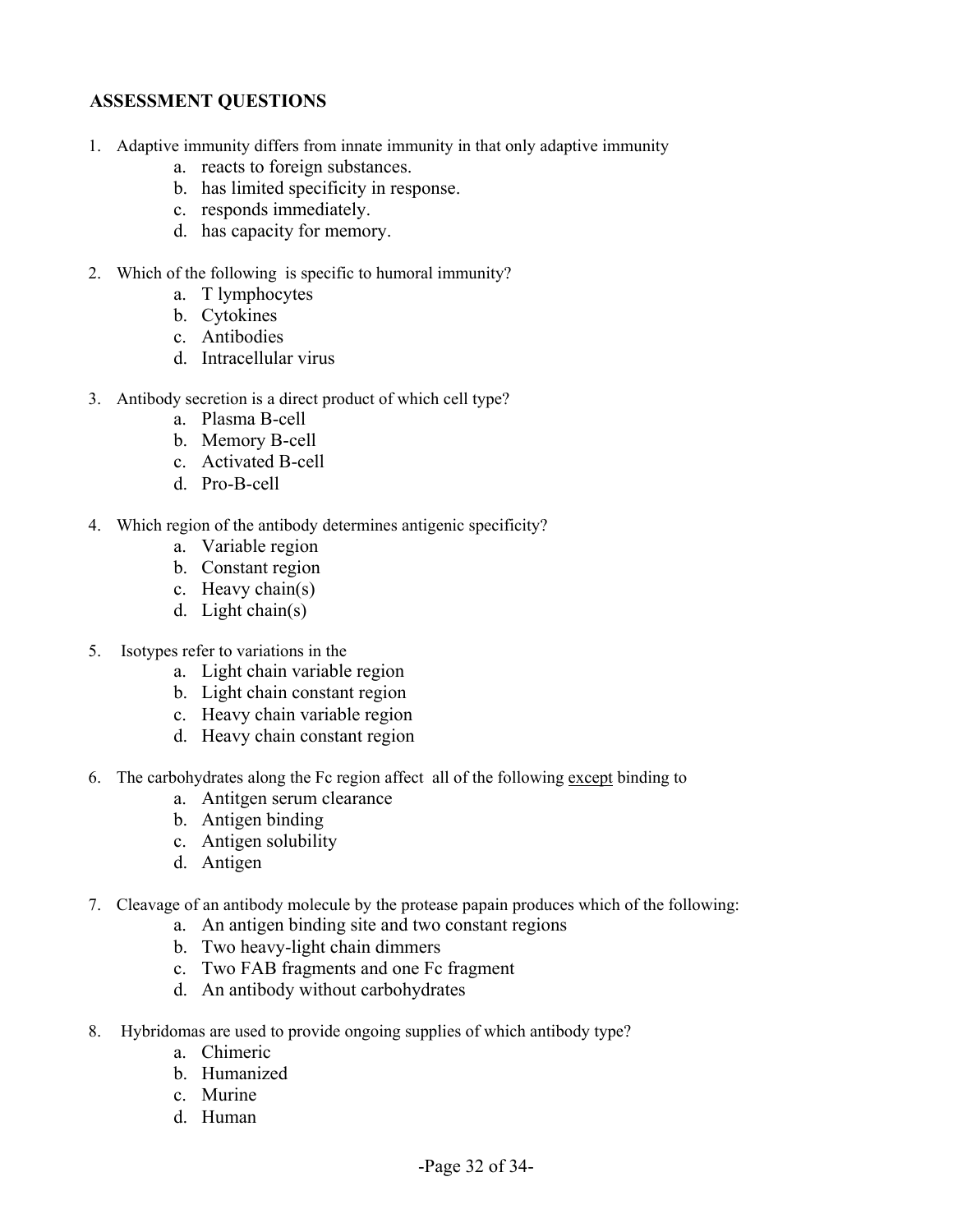- 9. A major drawback in the human use of murine antibodies is
	- a. Difficulty in radiolabeling
	- b. Retention of antibody-antigen specificity
	- c. Reproducibility of antibody populations
	- d. Development of HAMA
- 10. Which statement about chimeric antibodies is true?
	- a. The amount of murine protein is reduced to less than 10%.
	- b. The Fc portion of the antibody is murine.
	- c. There is a high immune response against chimeric antibodies.
	- d. Only the variable regions are murine.
- 11. Antibody fragments have several advantages over intact monoclonal antibodies including
	- a. Prolonged clearance time.
	- b. Better tumor penetration.
	- c. Improved radiolabeling capacity.
	- d. More consistent Fc region.
- 12. Which of the following methods are used to produce human antibodies?
	- a. Hybridoma
	- b. Phage display
	- c. Biolistic method
	- d. Recombineering
- 13. The nomenclature for monoclonal antibodies is formatted to identify unique factors about the monoclonal antibody. Which of the following is NOT part of the nomenclature?
	- a. Disease or cellular target
	- b. Conjugate
	- c. Radionuclide
	- d. Method of cloning
- 14. Which imaging isotope would be the best selection for radiolabeling an intact monoclonal antibody that requires 2-3 days to localize in the target?
	- a. F-18
	- b. Y-90
	- c. In-111
	- d. O-15
- 15. The crossfire effect provides greater irradiation of large tumors. Which of the following isotopes would have a crossfire effect?
	- e. I-123
	- f. At-211
	- g. Ga-67
	- h. Y-90
- 16. Direct radiolabeling with radiohalogens is problematic due to in vivo
	- a. Dehalogenation
	- b. Phagocytosis
	- c. Cleavage of disulfide bonds
	- d. Glycosylation